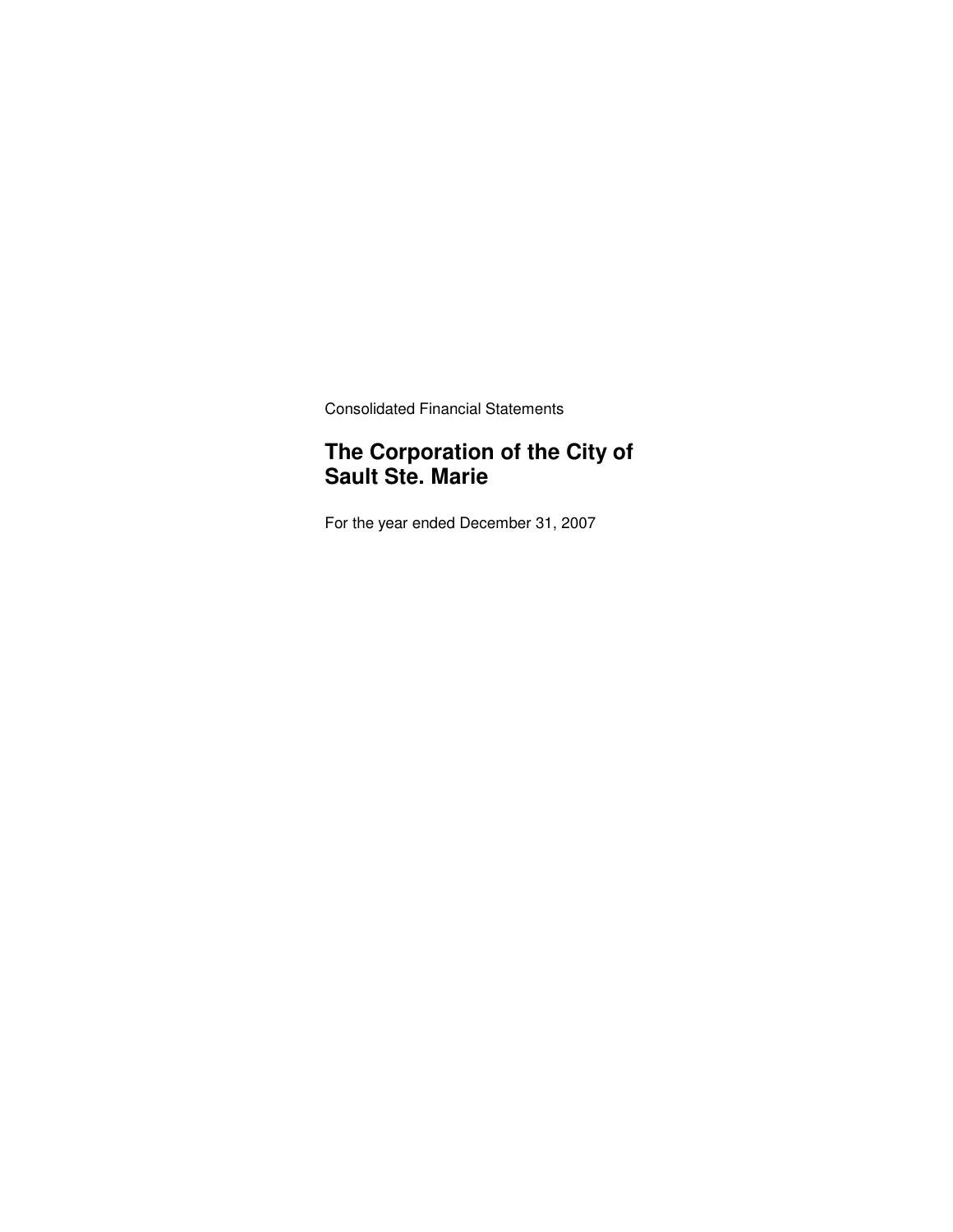Consolidated Financial Statements For the year ended December 31, 2007

### **The Corporation of the City of Sault Ste. Marie**

| Auditors' Report                                                            |          |
|-----------------------------------------------------------------------------|----------|
| <b>Consolidated Statement of Financial Position</b>                         | 1        |
| Consolidated Statement of Financial Activities and Changes in Fund Balances | 2        |
| Consolidated Statement of Changes in Financial Position                     | 3        |
| Notes to Consolidated Financial Statements                                  | $4 - 17$ |
| Consolidated Schedule of Current Fund Operations                            | 18       |
| <b>Consolidated Schedule of Capital Fund Operations</b>                     | 19       |
| Consolidated Schedule of Reserves and Reserve Funds                         | 20       |
|                                                                             |          |

### **Trust Funds**

| Auditors' Report                       | 21 |
|----------------------------------------|----|
| <b>Statement of Financial Position</b> | 22 |
| Statement of Continuity                | 23 |
| Notes to Financial Statements          | 24 |
|                                        |    |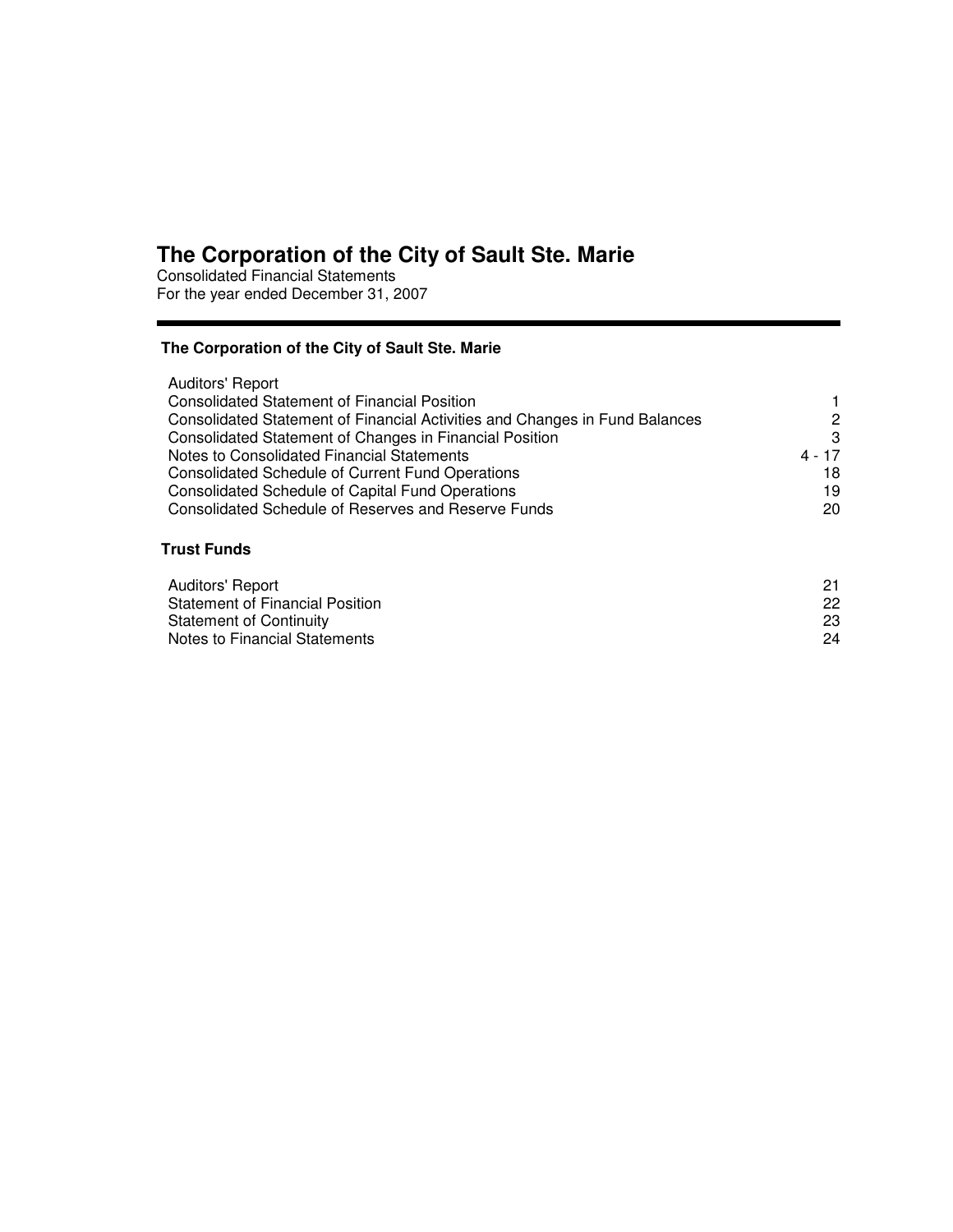

**KPMG LLP Chartered Accountants** 111 Elgin Street at Queen Suite 200 PO Box 578 Sault Ste Marie ON P6A 5M6 Telephone (705) 949-5811 Fax (705) 949-0911 Internet www.kpmg.ca

# **Auditors' Report**

#### To the Members of Council, Inhabitants and Ratepayers of The Corporation of the City of Sault Ste. Marie

We have audited the consolidated statement of financial position of The Corporation of the City of Sault Ste. Marie as at December 31, 2007 and the consolidated statements of financial activities and fund balances and changes in financial position for the year then ended. These financial statements are the responsibility of the Municipality's management. Our responsibility is to express an opinion on these financial statements based on our audit.

We conducted our audit in accordance with Canadian generally accepted auditing standards. Those standards require that we plan and perform an audit to obtain reasonable assurance whether the financial statements are free of material misstatement. An audit includes examining, on a test basis, evidence supporting the amounts and disclosures in the financial statements. An audit also includes assessing the accounting principles used and significant estimates made by management, as well as evaluating the overall financial statement presentation.

In our opinion, these consolidated financial statements present fairly, in all material respects, the financial position of The Corporation of the City of Sault Ste. Marie as at December 31, 2007 and the results of its financial activities and changes in financial position for the year then ended in accordance with the accounting principles disclosed in the summary of significant accounting policies accompanying the financial statements.

 $KPMG$   $IP$ 

Chartered Accountants, Licensed Public Accountants

Sault Ste. Marie, Canada June 12, 2008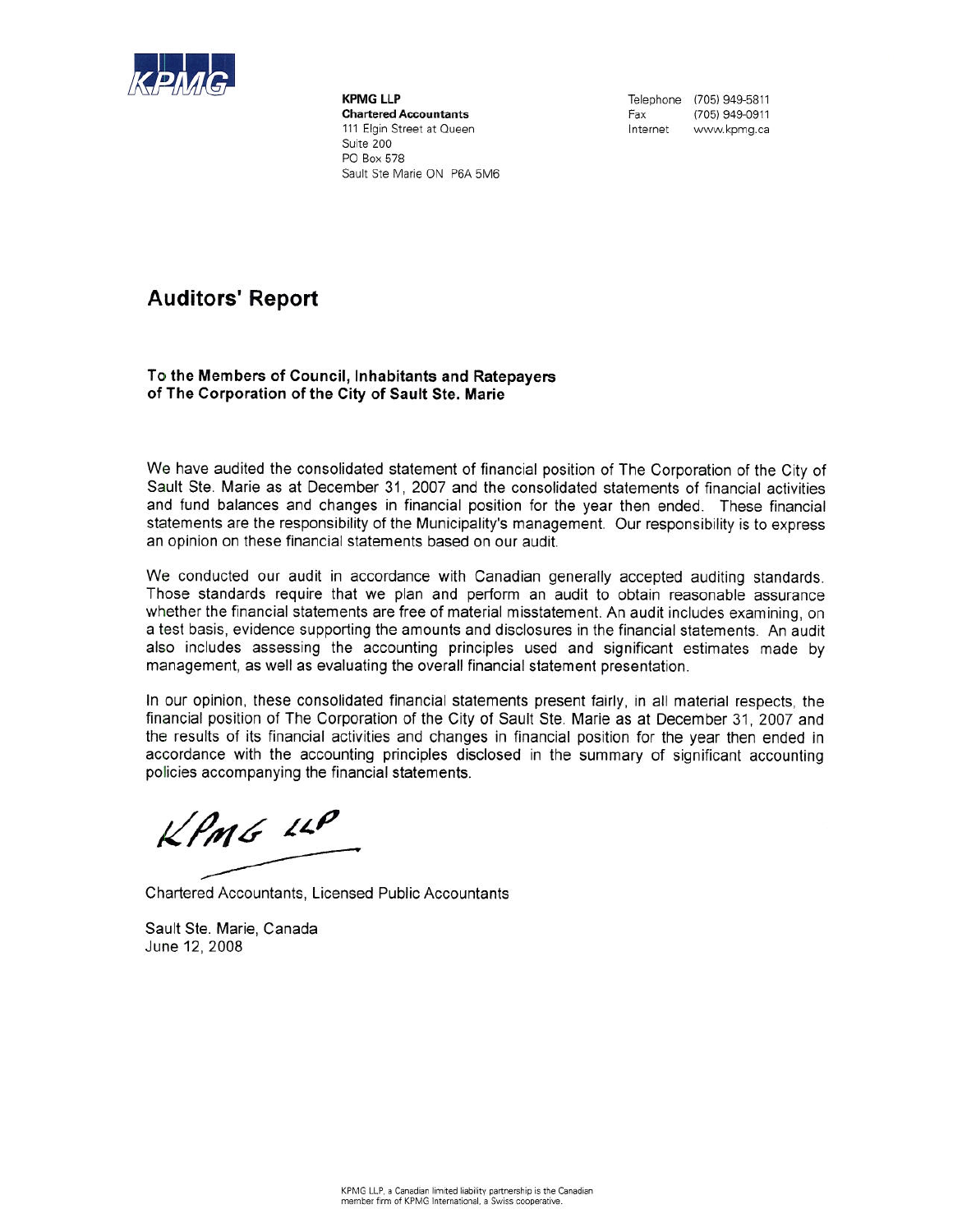Consolidated Statement of Financial Position

| December 31, 2007, with comparative figures for 2006                                                                                                                                                                                                                                                   | 2007                                                                                        | 2006                                                                                    |
|--------------------------------------------------------------------------------------------------------------------------------------------------------------------------------------------------------------------------------------------------------------------------------------------------------|---------------------------------------------------------------------------------------------|-----------------------------------------------------------------------------------------|
| <b>Assets</b>                                                                                                                                                                                                                                                                                          |                                                                                             |                                                                                         |
| <b>Financial assets:</b>                                                                                                                                                                                                                                                                               |                                                                                             |                                                                                         |
| Cash and temporary investments<br>Taxes receivable<br>Temporary advances to trust funds<br>Accounts receivable<br>Other current assets                                                                                                                                                                 | \$41,295,078<br>5,319,289<br>17,510,094<br>715,252<br>64,839,713                            | \$28,079,161<br>5,639,698<br>41,864<br>20,865,152<br>1,151,537<br>55,797,412            |
| <b>Non-financial assets:</b>                                                                                                                                                                                                                                                                           |                                                                                             |                                                                                         |
| Investment in PUC Inc. (note 8)<br>Inventories                                                                                                                                                                                                                                                         | 59,791,992<br>2,102,778                                                                     | 60,033,667<br>2,177,466                                                                 |
|                                                                                                                                                                                                                                                                                                        | \$126,734,483                                                                               | \$117,988,545                                                                           |
| <b>Liabilities and Municipal Position</b>                                                                                                                                                                                                                                                              |                                                                                             |                                                                                         |
| Liabilities:<br>Accounts payable and accrued liabilities<br>Temporary advances from trust funds<br>Future employee benefit obligations (note 6)<br>Deferred revenue - obligatory reserve funds (note 3)<br>Landfill closure and post-closure liability (note 16)<br>Net long-term liabilities (note 4) | \$17,032,566<br>19,155<br>24,131,334<br>2,856,163<br>10,992,629<br>26,586,752<br>81,618,599 | \$24,427,504<br>22,965,328<br>2,153,259<br>10,115,684<br>18,329,293<br>77,991,068       |
| <b>Municipal position:</b><br>Current fund (note 5)<br>Capital fund (note 5)<br>Reserves and reserve funds (note 5)<br>Investment in PUC Inc. (note 8)<br>Amounts to be recovered (note 6)                                                                                                             | 4,068,223<br>(570, 832)<br>43,537,216<br>59,791,992<br>106,826,599<br>(61, 710, 715)        | 3,413,424<br>(14, 874, 878)<br>42,835,569<br>60,033,667<br>91,407,782<br>(51, 410, 305) |
| Municipal position                                                                                                                                                                                                                                                                                     | 45,115,884                                                                                  | 39,997,477                                                                              |
| Contingent liabilities (note 14)<br>Commitments (note 15)                                                                                                                                                                                                                                              | \$126,734,483                                                                               | \$117,988,545                                                                           |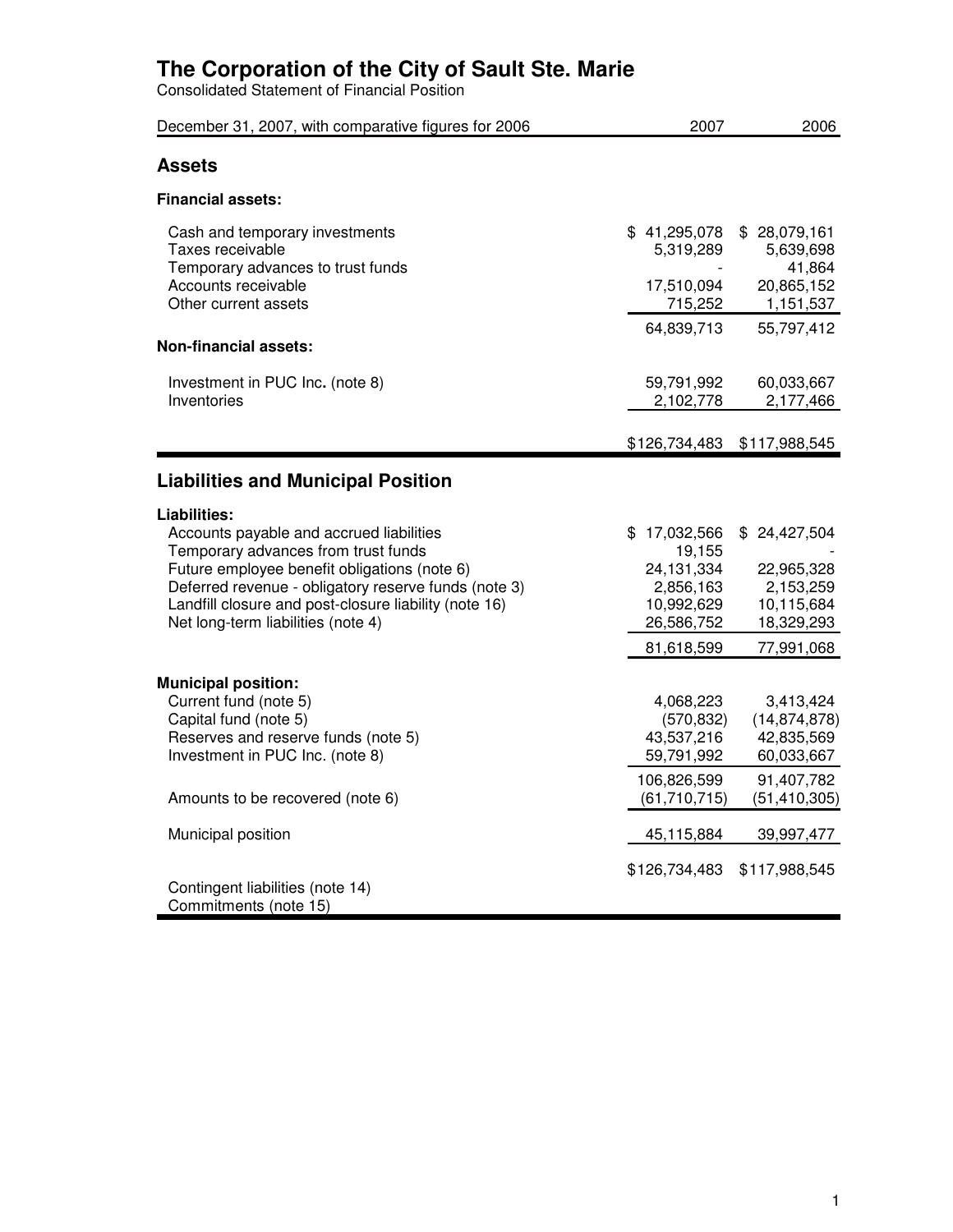Consolidated Statement of Financial Activities and Changes in Fund Balances

| Year Ended December 31, 2007, with comparative figures for 2006                                                                                                                                                                                    | 2007                                                                                                       | 2006                                                                                                       |
|----------------------------------------------------------------------------------------------------------------------------------------------------------------------------------------------------------------------------------------------------|------------------------------------------------------------------------------------------------------------|------------------------------------------------------------------------------------------------------------|
| Revenues:<br>Property taxation<br>Taxation from other governments<br>Fees and user charges<br>Government grants<br>Investment income<br>Other<br>Obligatory reserve fund revenue recognized<br>Deferred user charges recognized                    | \$<br>81,131,423<br>4,368,265<br>47,006,228<br>40,671,981<br>5,416,931<br>2,863,161<br>1,209,436<br>17,282 | \$<br>78,702,981<br>4,315,172<br>44,063,256<br>61,801,755<br>5,442,883<br>3,778,518<br>1,545,889<br>19,901 |
|                                                                                                                                                                                                                                                    | 182,684,707                                                                                                | 199,670,355                                                                                                |
| Expenditures:<br>Current:<br>General government<br>Protection services<br><b>Transportation services</b><br><b>Environmental services</b>                                                                                                          | 12,482,285<br>32,384,235<br>25,737,330<br>18,157,299                                                       | 14,674,291<br>30,102,074<br>25,220,983<br>13,084,349                                                       |
| <b>Health services</b><br>Social and family services<br>Social housing<br>Recreation and cultural services<br>Planning and development<br>Contribution to new hospital construction                                                                | 6,302,816<br>31,694,311<br>1,933,317<br>13,137,649<br>4,256,425<br>2,216,249                               | 6,483,649<br>33,057,320<br>2,122,284<br>12,085,083<br>3,709,599<br>458,523                                 |
|                                                                                                                                                                                                                                                    | 148,301,916                                                                                                | 140,998,155                                                                                                |
| Capital:<br>General government<br><b>Protection services</b><br><b>Transportation services</b><br>Environmental services<br><b>Health services</b><br>Social and family services<br>Recreational and cultural services<br>Planning and development | 1,216,206<br>3,923,685<br>13,881,312<br>7,085,885<br>649,141<br>12,150<br>2,164,571                        | 853,042<br>126,910<br>17,328,151<br>14,775,316<br>502,116<br>16,026,247<br>228,833                         |
|                                                                                                                                                                                                                                                    | 28,932,950                                                                                                 | 49,840,615                                                                                                 |
| Total expenditures                                                                                                                                                                                                                                 | 177,234,866                                                                                                | 190,838,770                                                                                                |
| Excess of revenue over expenditures<br>before government business enterprise                                                                                                                                                                       | 5,449,841                                                                                                  | 8,831,585                                                                                                  |
| PUC Inc. operating results                                                                                                                                                                                                                         | (241, 675)                                                                                                 | (168,634)                                                                                                  |
| Net revenues for the year                                                                                                                                                                                                                          | 5,208,166                                                                                                  | 8,662,951                                                                                                  |
| Change in amounts to be recovered:<br>New debt issued<br>Debt principal repayments<br>Change in liabilities for post employment<br>benefits and landfill closure and post-closure                                                                  | 11,130,240<br>(2,962,541)<br>2,042,952                                                                     | (4,702,032)<br>(1,082,470)                                                                                 |
|                                                                                                                                                                                                                                                    | 10,210,651                                                                                                 | (5,784,502)                                                                                                |
| Change in fund balances for the year                                                                                                                                                                                                               | 15,418,817                                                                                                 | 2,878,449                                                                                                  |
| Fund balances, beginning of year                                                                                                                                                                                                                   | 91,407,782                                                                                                 | 88,529,333                                                                                                 |
| Fund balances, end of year                                                                                                                                                                                                                         | \$106,826,599                                                                                              | \$<br>91,407,782                                                                                           |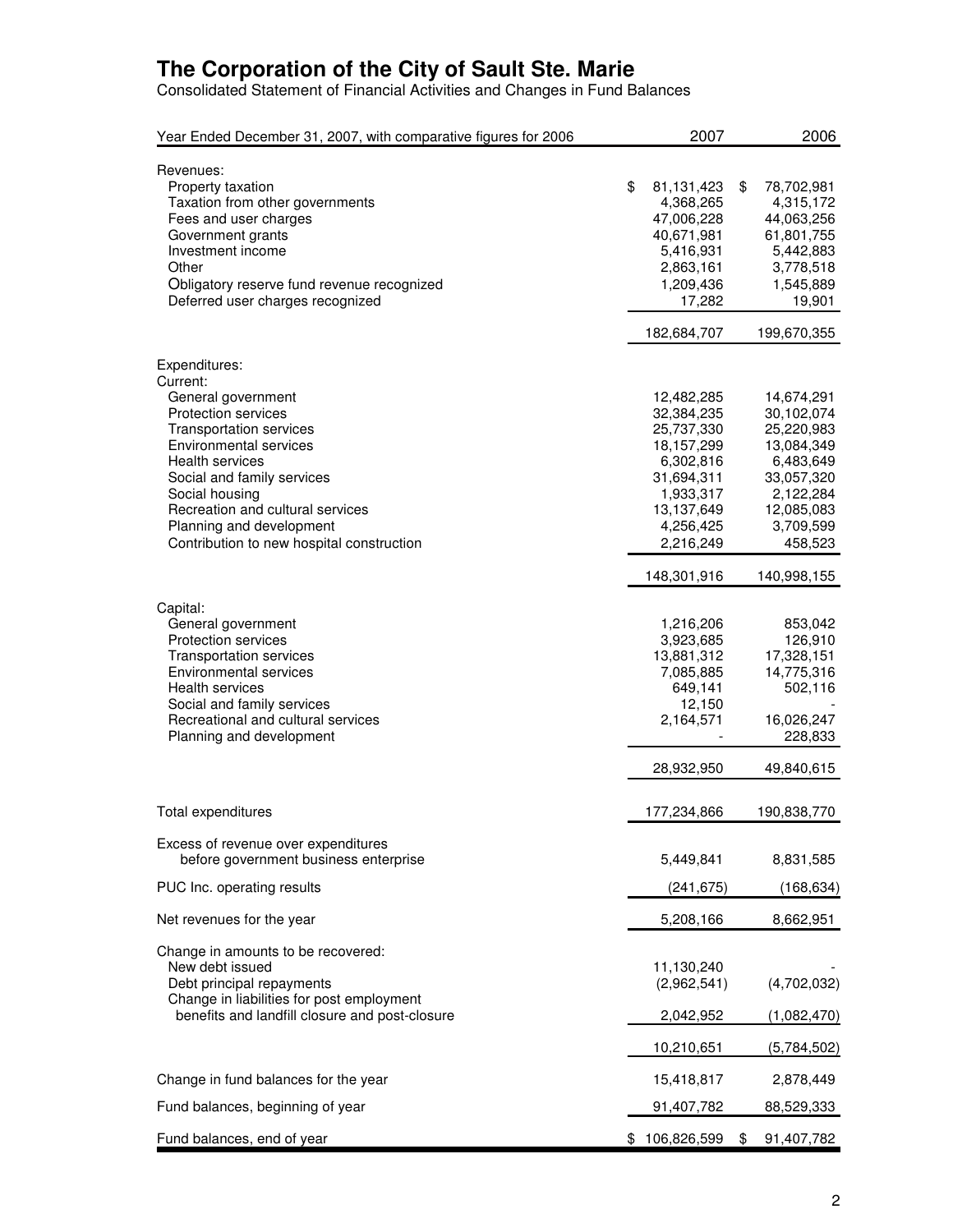Consolidated Statement of Changes in Financial Position

| Year ended December 31, 2007, with comparative figures for 2006                                                                                                                                                                                                                                                                                                                                                            | 2007                                                                                             | 2006                                                                                                       |
|----------------------------------------------------------------------------------------------------------------------------------------------------------------------------------------------------------------------------------------------------------------------------------------------------------------------------------------------------------------------------------------------------------------------------|--------------------------------------------------------------------------------------------------|------------------------------------------------------------------------------------------------------------|
| Operating activities:<br>Net revenues for the year<br>Items not involving cash                                                                                                                                                                                                                                                                                                                                             | \$<br>5,208,166                                                                                  | \$<br>8,662,951                                                                                            |
| PUC Inc. operating results<br>Future employee benefit obligations<br>Landfill closure and post-closure liability                                                                                                                                                                                                                                                                                                           | 241,675<br>1,166,006<br>876,945<br>7,492,792                                                     | 168,634<br>513,268<br>(1,593,738)<br>7,749,115                                                             |
| Changes in non-cash working capital balances:<br>Decrease (Increase) in taxes receivable<br>Decrease in accounts receivable<br>Decrease (Increase) in other current assets<br>Decrease (Increase) in inventories<br>Increase (Decrease) in accounts payable and accrued liabilities<br>Increase (Decrease) in deferred revenue - obligatory reserve<br>funds<br>Decrease (Increase) in temporary advances from trust funds | 320,409<br>3,355,058<br>436,285<br>74,688<br>(7, 394, 938)<br>702,904<br>61,020<br>(2, 444, 574) | (694, 960)<br>12,280,011<br>(506,060)<br>(190, 134)<br>3,372,861<br>(584, 263)<br>(158, 012)<br>13,519,443 |
| Financing activities:<br>Additions to long-term liabilities<br>Repayment of long-term liabilities                                                                                                                                                                                                                                                                                                                          | 5,048,218<br>11,130,240<br>(2,962,541)<br>8,167,699                                              | 21,268,558<br>(4,702,032)<br>(4,702,032)                                                                   |
| Net change in cash and temporary investments                                                                                                                                                                                                                                                                                                                                                                               | 13,215,917                                                                                       | 16,566,526                                                                                                 |
| Cash and temporary investments, beginning of year                                                                                                                                                                                                                                                                                                                                                                          | 28,079,161                                                                                       | 11,512,635                                                                                                 |
| Cash and temporary investments, end of year                                                                                                                                                                                                                                                                                                                                                                                | \$41,295,078                                                                                     | \$28,079,161                                                                                               |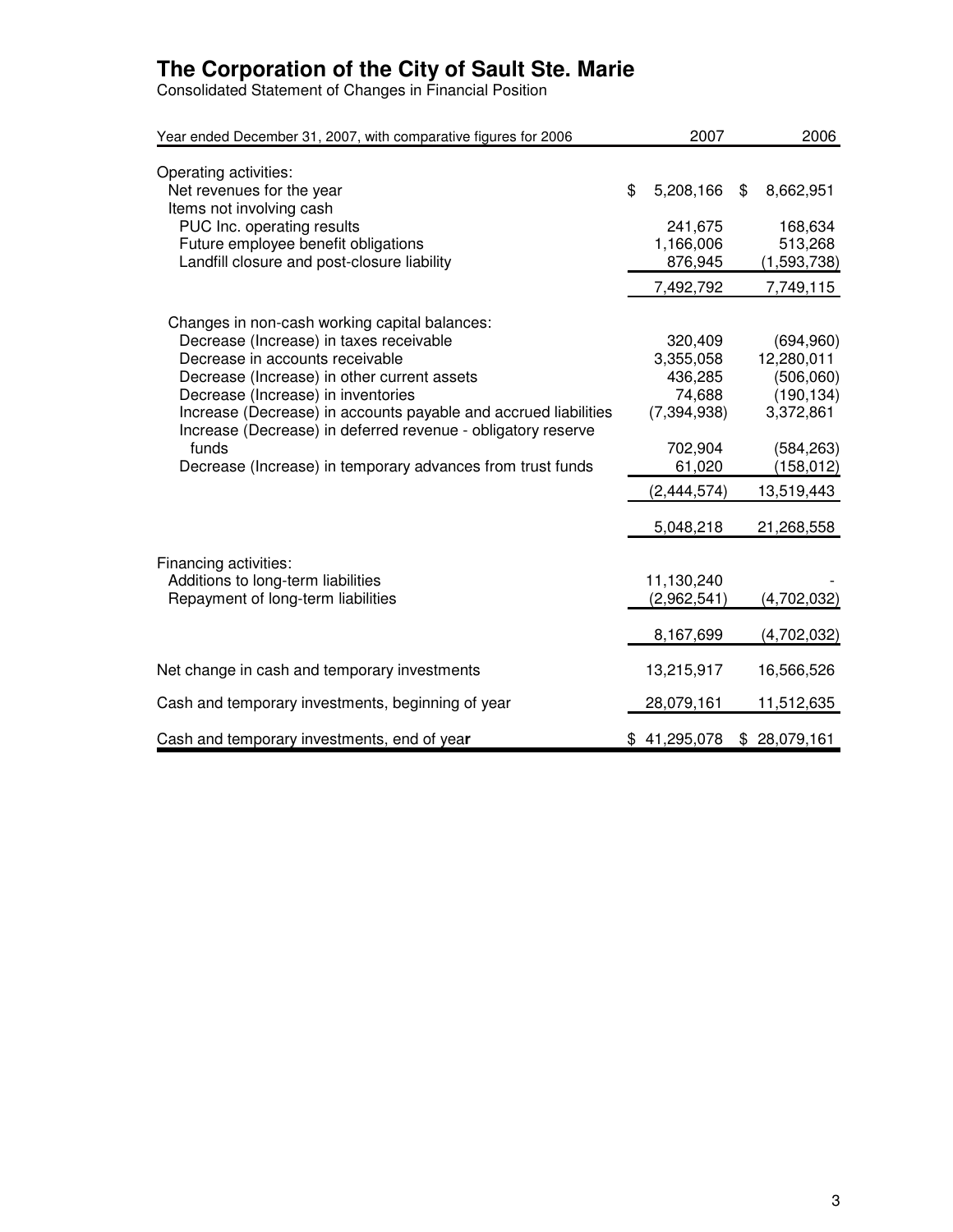Notes to Consolidated Financial Statements

### December 31, 2007

The City of Sault Ste. Marie is a municipality in the Province of Ontario, Canada. It conducts its operations guided by the provisions of provincial statutes such as the Municipal Act 2001, Municipal Affairs Act, Provincial Offenses Act and other related legislation.

### **1. Summary of significant accounting policies:**

The consolidated financial statements of The Corporation of the City of Sault Ste. Marie (the "City") are prepared by management in accordance with accounting principles generally accepted in Canada for local governments as recommended by the Public Sector Accounting Board of the Canadian Institute of Chartered Accountants. Significant aspects of the accounting policies adopted by The Corporation of The City of Sault Ste. Marie are as follows:

- (a) Reporting entity:
	- (i) Consolidated entities:

The consolidated financial statements reflect the assets, liabilities, revenues, expenditures and fund balances of the City of Sault Ste. Marie and include the activities of all Committees of Council and the Sault Ste. Marie Police Services Board. These financial statements also include the Sault Ste. Marie Public Library Board and the City of Sault Ste. Marie Public Utilites Commission. All interdepartmental and inter-organizational assets and liabilities and revenues and expenditures have been eliminated on consolidation.

#### (ii) Related entities:

The consolidated financial statements do not reflect the assets, liabilities, sources of financing, expenditures and the activities of the following Boards and enterprises which are not under the control of Council.

Algoma Public Health District of Sault Ste. Marie Social Services Administration Board Board of Management of Queenstown, The Sault Ste. Marie Central Business District Improvement Area Board of Management of City Centre Business Improvement Area Sault Ste. Marie Public Region Conservation Authority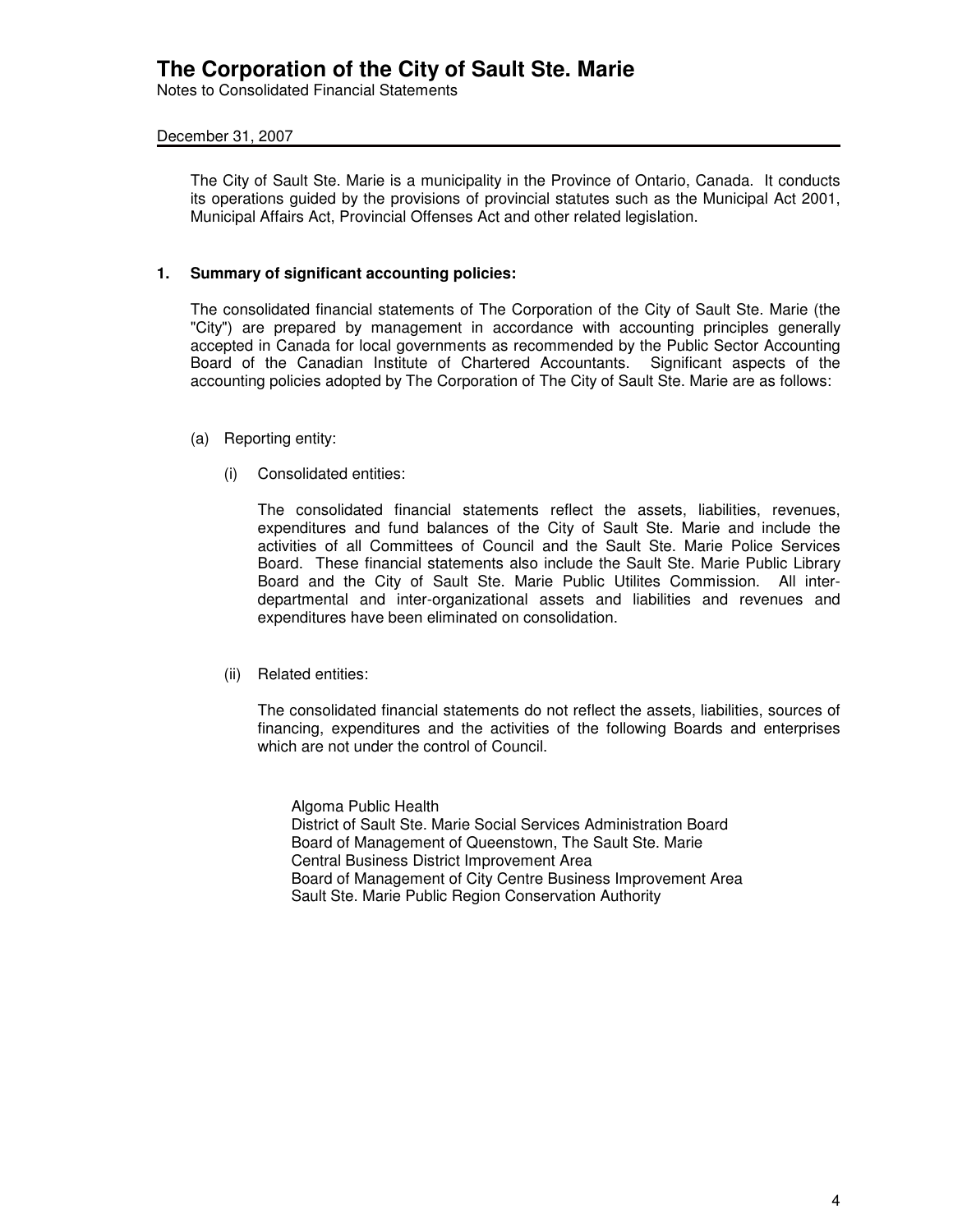Notes to Consolidated Financial Statements

December 31, 2007

### **1. Summary of significant accounting policies (continued):**

(iii) Equity accounting:

Government business enterprises and partnerships are separate legal entities which do not rely on the municipality for funding. Investments in government business enterprises are accounted for using the modified equity method. Under the modified equity basis, the business enterprise's accounting principles are not adjusted to conform with those of the City, and inter-organizational transactions and balances are not eliminated. The City's investment in PUC Inc. is a government business enterprise, and as such, it is reflected in the consolidated financial statements.

(b) Basis of accounting:

Revenues and expenditures are reported on the accrual basis of accounting. The accrual basis of accounting recognizes revenues as they become available and measurable; expenditures are recognized as they are incurred and measurable as a result of receipt of goods or services and the creation of a legal obligation to pay.

The consolidated statement of financial position reflects all of the financial assets and liabilities of the municipality. Financial assets are those assets which could provide resources to discharge existing liabilities or finance future operations. Municipal position represents the financial position of the municipality, and is the difference between its assets and liabilities. This provides information about the municipality's overall future revenue requirements and its ability to finance activities and meet its obligations.

(c) Fund accounting:

Funds within the consolidated financial statements consist of current, capital and reserve funds. Transfers between funds are recorded as adjustments to the appropriate municipal fund balance and interfund balances are eliminated.

Trust funds and their related operations administered by the City are not included in these financial statements, but are reported on separately on the Trust Funds Statement of Continuity and the Statement of Financial Position.

(d) Temporary investments:

Temporary investments are recorded at the lower of cost and market value.

(e) Inventories:

Inventories held for resale are stated at the lower of cost and net realizable value, while inventories of supplies are stated at lower of cost and replacement value.

(f) Capital assets:

The historical cost and accumulated amortization of capital assets are not recorded for municipal purposes. Capital assets are reported as a capital expenditure on the consolidated statement of financial activities and changes in fund balances in the period of acquisition.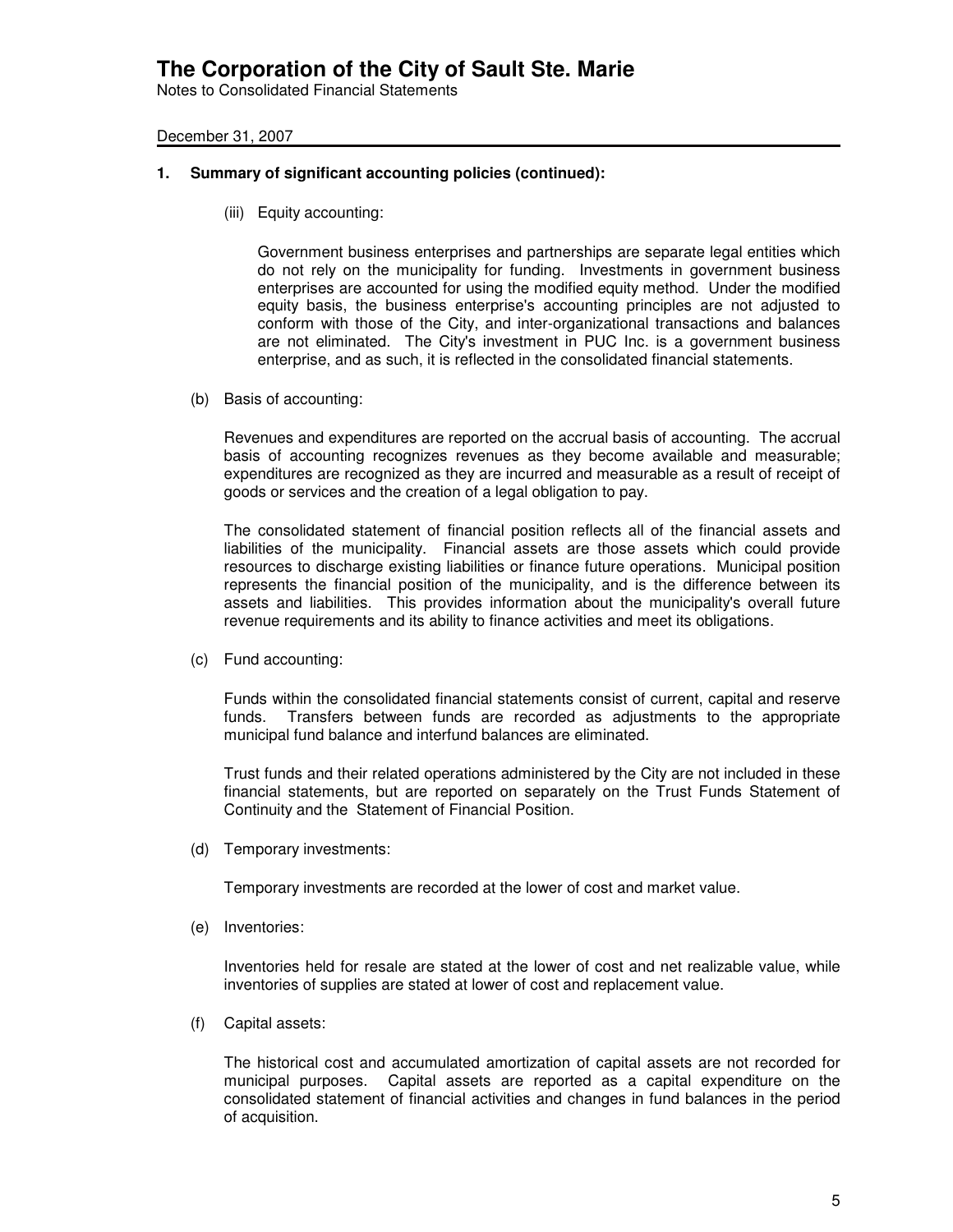Notes to Consolidated Financial Statements

December 31, 2007

### **1. Summary of significant accounting policies (continued):**

(g) Amounts to be recovered:

Amounts to be recovered are reported in the municipal position on the consolidated statement of financial position. The balance represents the outstanding principal portion of unmatured long-term liabilities, liabilities not yet due, and other future expenditures not yet levied on the ratepayers.

(h) Reserves and reserve funds:

Certain amounts, as approved by City Council, are set aside in reserves and reserve funds for future operating and capital purposes. Transfers to and/or from reserves and reserve funds are an adjustment to the respective fund when approved.

(i) Government grants:

Government grants are recognized in the financial statements as revenues in the period in which events giving rise to the grants occur, providing the grants are authorized, any eligibility criteria have been met, and reasonable estimates of the amounts can be made.

(j) Use of estimates**:**

The preparation of financial statements in accordance with generally accepted accounting principles for local governments in Canada requires management to make estimates and assumptions that affect the reported amounts of assets and liabilities and disclosure of contingent assets and liabilities at the date of the financial statements, and the reported amounts of revenues and expenditures during the reporting period. Actual results could differ from management's best estimates as additional information becomes available in the future.

(k) Pension and employee benefits:

The City accounts for its participation in the Ontario Muncipal Employee Retirement Fund (OMERS), a multi-employer public sector pension fund, as a defined benefit plan.

Vacation entitlements are accrued for as entitlements as earned.

Sick leave benefits accrue to City employees at a rate of one and a half days per month. Unused sick days are banked and may be used in the future if sick leave is beyond yearly allocation. No cash payments are made for unused sick time upon termination or retirement.

Other post-employment benefits are accrued in accordance with the projected benefit method prorated on service and management's best estimate of salary escalation and retirement ages of employees. The discount rate used to determine the accrued benefit obligation was determined by reference to market interest rates at the measurement date on high-quality debt instruments with cash flows that match the timing and amount of expected benefit payments.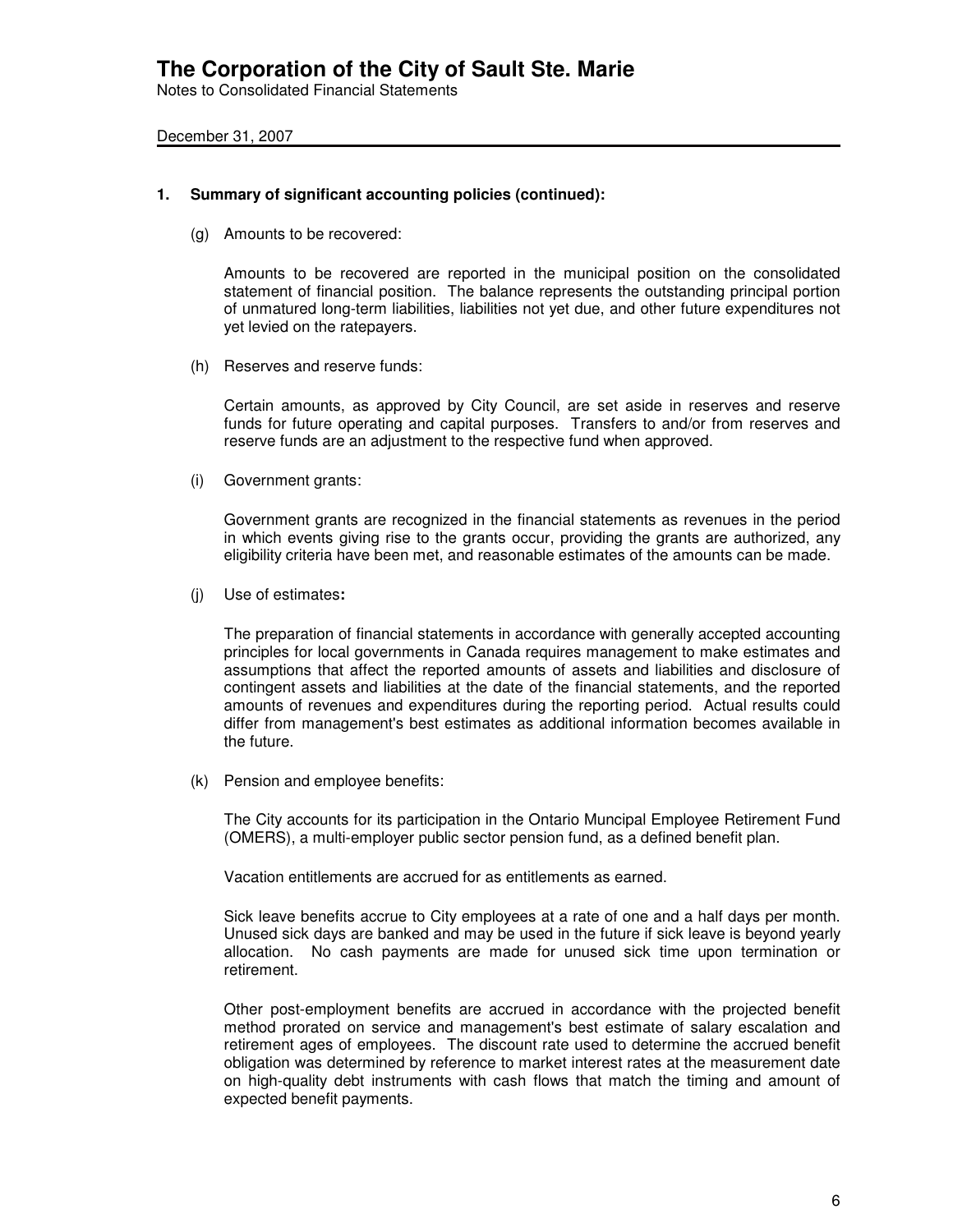Notes to Consolidated Financial Statements

December 31, 2007

### **1. Summary of significant accounting policies (continued):**

(l) Deferred revenue-obligatory reserve funds:

The City receives certain contributions and other revenues under the authority of provincial legislation and City by-laws. These funds, by their nature, are restricted in their use and, until applied to specific expenditures, are recorded as deferred revenue. Amounts applied to qualifying expenditures are recorded as revenue in the fiscal period they are expended.

(m) Taxation and related revenues:

Property tax billings are prepared by the City based on assessment rolls issued by the Municipal Property Assessment Corporation (MPAC). Tax rates are established annually by City Council, incorporating amounts to be raised for local services and amount the City is required to collect on behalf of the Province of Ontario in respect of education taxes.

A normal part of the assessment process is the issue of supplementary assessment rolls which provide updated information with respect to changes in property assessment. Once a supplementary assessment roll is received, the City determines the taxes applicable and renders supplementary tax billings. Taxation revenues are recorded at the time tax billings are issued.

Assessments and the related property taxes are subject to appeal. Tax adjustments as a result of appeals are recorded when the result of the appeal process is known.

The City is entitled to collect interest and penalties on overdue taxes. These revenues are recorded in the period the interest and penalties are levied.

### **2. Tax revenues:**

Property tax billings are prepared by the City based on an assessment roll prepared by the Municipal Property Assessment Corporation ("MPAC"), an agency of the Ontario government. All assessed property values in the City were reviewed and new values established based on a common valuation date which was used by the City in computing the property tax bills from 1998 to 2007. However, the property tax revenue and tax receivables of the City are subject to measurement uncertainty as a significant number of appeals submitted by ratepayers have yet to be heard.

The City has established a reserve for tax appeals in the amount of \$252,986 (2006 - Nil). Any supplementary billing adjustments made necessary by the determination of such changes will be recognized in the fiscal year they are determined.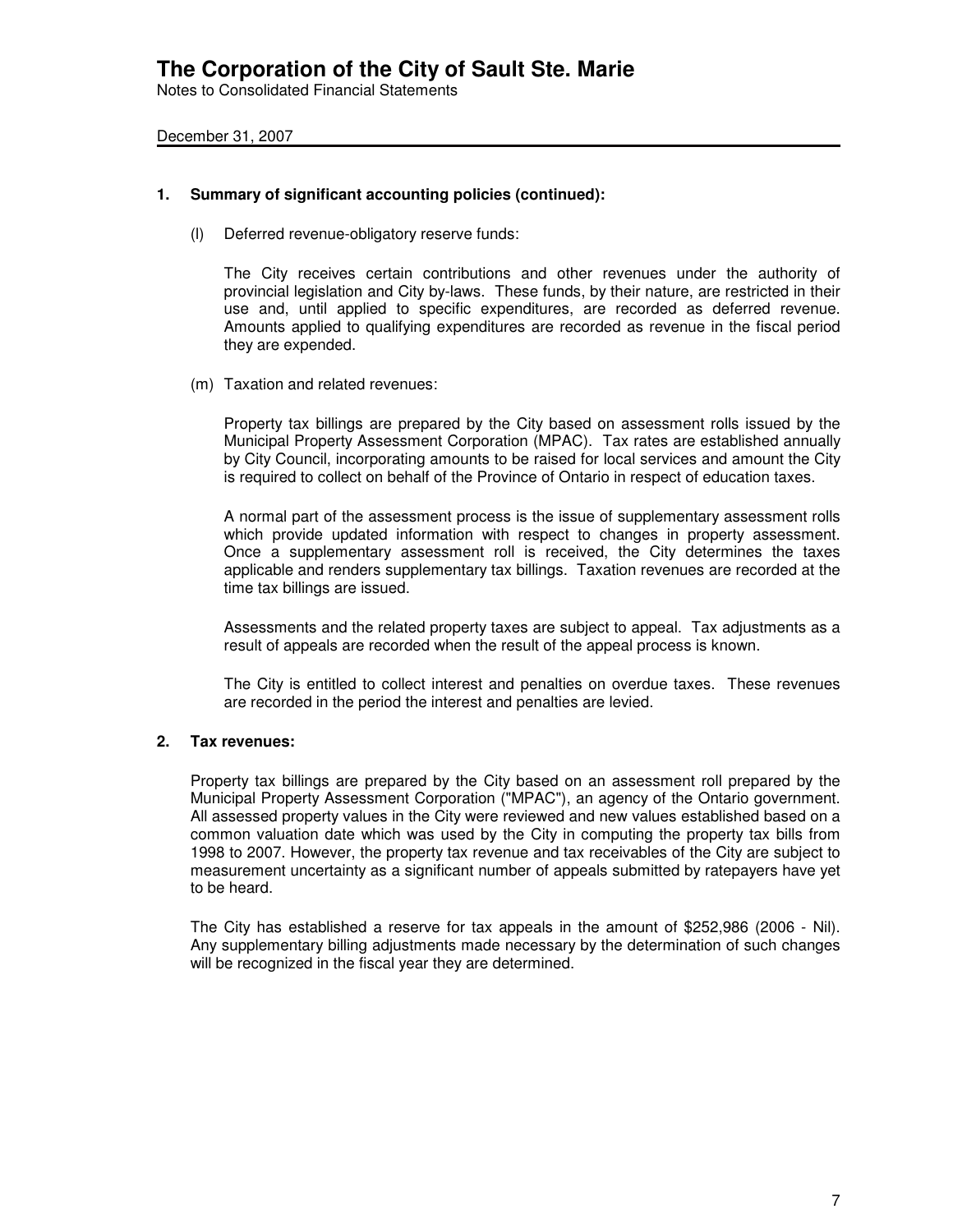Notes to Consolidated Financial Statements

### December 31, 2007

### **3. Deferred revenue- obligatory reserve funds:**

The balances in the obligatory reserve funds of the City consist of:

|                                                                                   | 2007                            |     | 2006               |
|-----------------------------------------------------------------------------------|---------------------------------|-----|--------------------|
| Obligatory reserve funds:<br>Development charges act<br><b>Provincial Gas Tax</b> | \$<br>418,257<br>278,161        | \$. | 394,018<br>599,716 |
| Federal Gas Tax<br>Parkland<br>Building permits Bill 124                          | 260,410<br>357,475<br>1,541,860 |     | 823,655<br>335,870 |
|                                                                                   | 2,856,163                       |     | 2,153,259          |

### **4. Long-term liabilities:**

|                                                  | 2007                        | 2006 |
|--------------------------------------------------|-----------------------------|------|
| Total long-term liabilities incurred by the City | \$ 26,586,752 \$ 18,329,293 |      |
|                                                  |                             |      |

Principal payments due on net long-term liabilities for the next five fiscal years and thereafter are as follows:

|                                              | 2008<br>to 2012 | 2013<br>to 2017 | 2018 and<br>thereafter | Total        |
|----------------------------------------------|-----------------|-----------------|------------------------|--------------|
| From general municipal revenues \$12,244,531 |                 | \$7,886,161     | \$6,456,060            | \$26,586,752 |

The annual principal and interest payments required to service the long-term liabilities of the City are within the annual debt repayment limit prescribed by the Ministry of Municipal Affairs and Housing.

The long-term liabilities issued in the name of the City have received approval of the Ontario Municipal board for those approved on or before December 31, 1992. Those approved after January 1, 1993 have been approved by by-law.

The above long-term liabilities has various maturity dates and interest rates ranging from due on demand to 2021 and 0% to 8.07% respectively.

Interest paid in the year and included in current expenditures is \$882,327 (2006-\$1,034,642).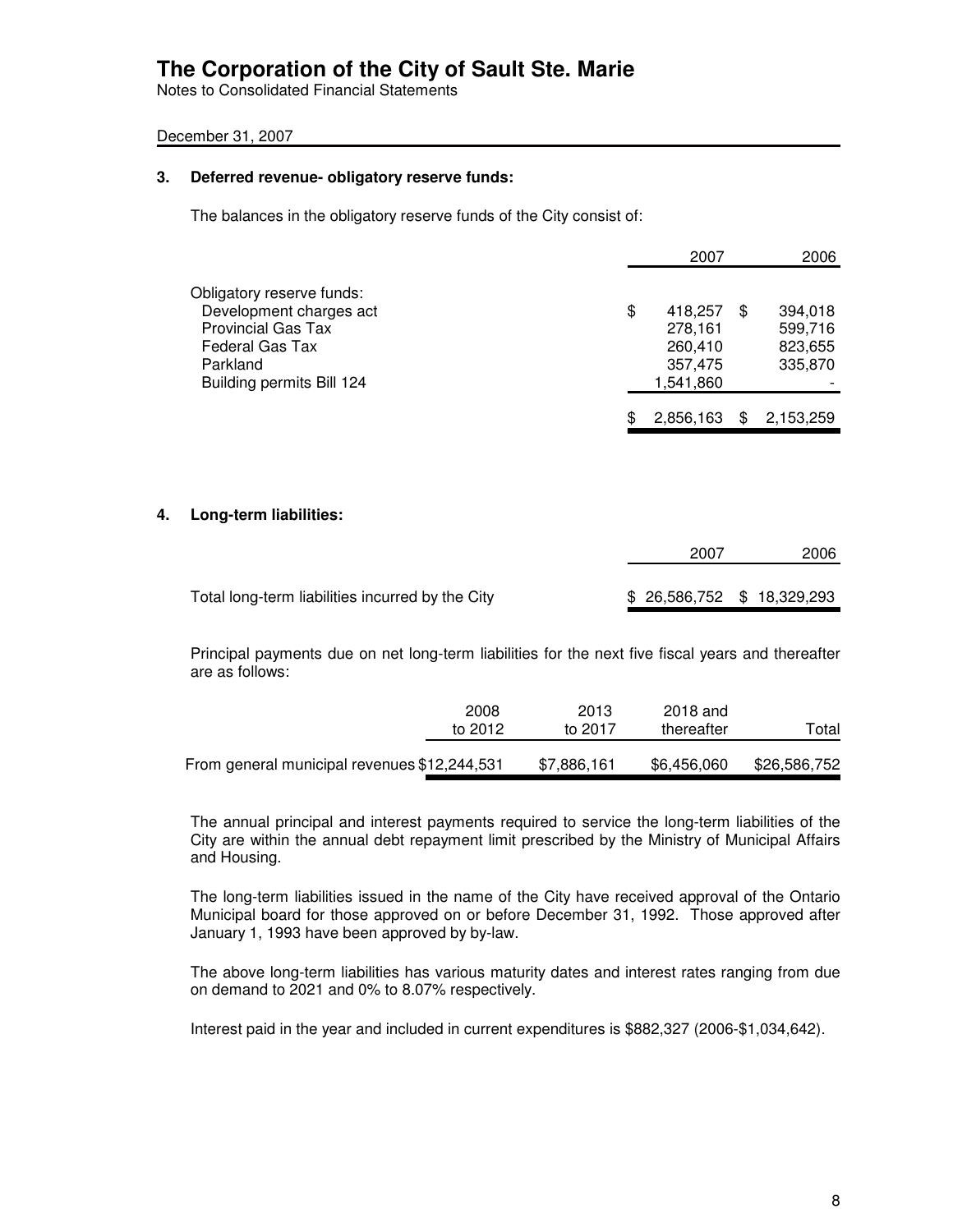Notes to Consolidated Financial Statements

December 31, 2007

| 5. | <b>Municipal fund balances:</b>                                                                    |                                                      |                                                          |
|----|----------------------------------------------------------------------------------------------------|------------------------------------------------------|----------------------------------------------------------|
|    |                                                                                                    | 2007                                                 | 2006                                                     |
|    | Current fund for the reduction of taxation or user charges:<br>City of Sault Ste. Marie<br>Library | \$<br>564,154<br>74,660                              | \$<br>822,988<br>91,252                                  |
|    | <b>Public Utilities Commission</b>                                                                 | 3,429,409                                            | 2,499,184                                                |
|    |                                                                                                    | 4,068,223                                            | 3,413,424                                                |
|    | Unfinanced capital outlay<br>Reserves<br>Reserve funds<br>Net investment in PUC Inc.               | (570, 832)<br>24,631,780<br>18,905,436<br>59,791,992 | (14, 874, 878)<br>24,334,726<br>18,500,843<br>60,033,667 |
|    |                                                                                                    | 102,758,376                                          | 87,994,358                                               |
|    |                                                                                                    | \$106,826,599                                        | \$91,407,782                                             |

The unfinanced capital outlay will be funded through general revenues within the term of Council.

The balance available for the general reduction of taxation for the fiscal year ending December 31, 2007 has been reduced by an amount of \$1,747,815 (2006 - \$9,347,003) transferred to reserves as authorized by a resolution of Council on April 30, 2008 (2006 - April 10, 2007). Had this reduction not been made, the amount available for general reduction of taxation would have been \$2,311,970 (2006 - \$10,169,989).

#### **6. Amounts to be recovered:**

|                                                                                                                  | 2007                                     | 2006                                   |
|------------------------------------------------------------------------------------------------------------------|------------------------------------------|----------------------------------------|
| Net long term liabilities<br>Future employee benefits obligations<br>Landfill closure and post closure liability | 26,586,752<br>24, 131, 334<br>10,992,629 | 18.329.293<br>22,965,328<br>10,115,684 |
|                                                                                                                  | \$61,710,715 \$51,410,305                |                                        |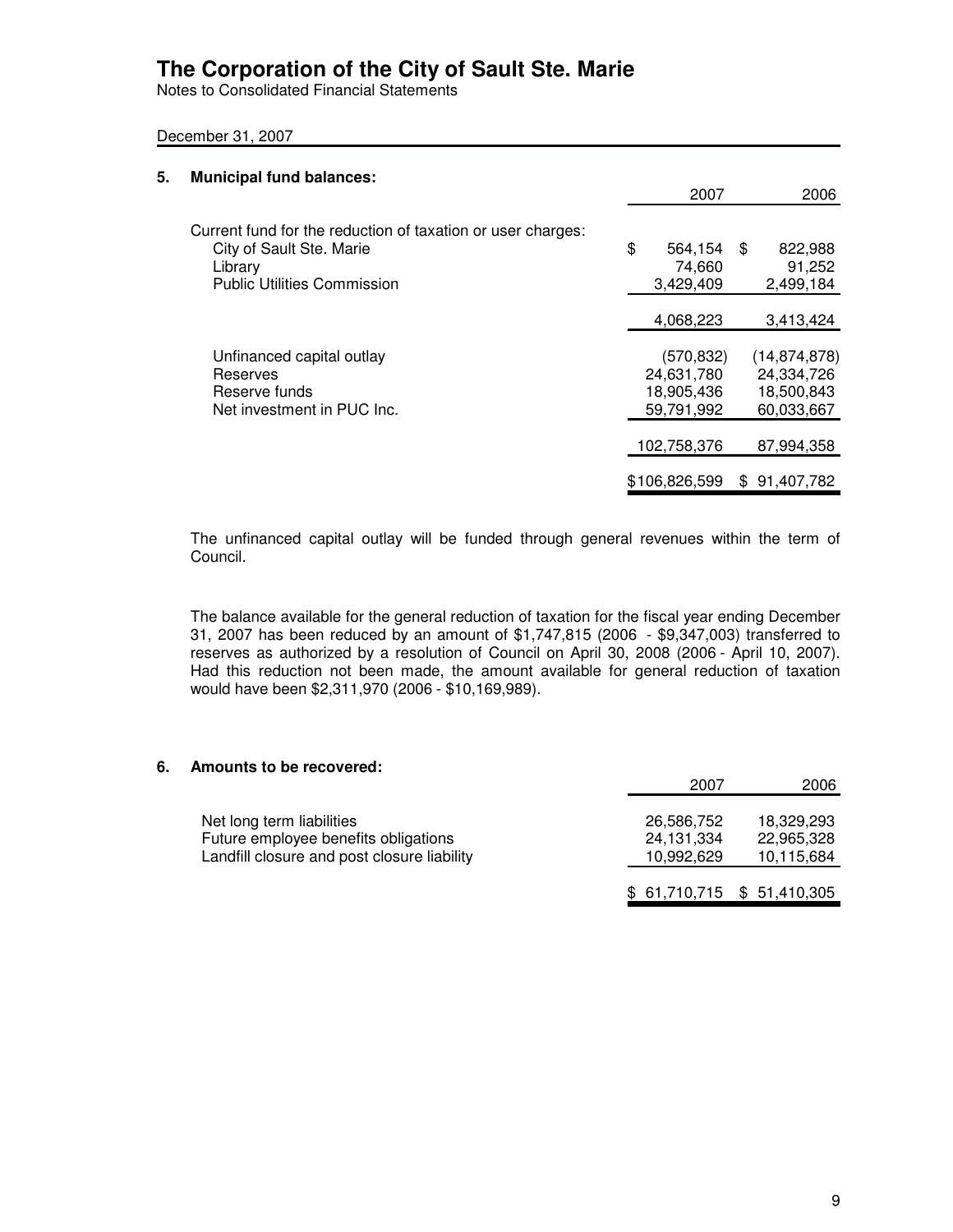Notes to Consolidated Financial Statements

### December 31, 2007

### **7. Expenditures by object:**

The following is a summary of current and capital expenditures for the year reported on the consolidated statement of financial activities by the object of the expenditure:

|                                           | 2007              | 2006              |
|-------------------------------------------|-------------------|-------------------|
| Current:                                  |                   |                   |
| Salaries, wages and employee benefits     | 76,725,793<br>\$. | \$71,487,854      |
| Materials                                 | 19,908,251        | 18,708,895        |
| Contracted services                       | 21,039,442        | 20,720,037        |
| Rents and financial expenses              | 114,016           | 421,329           |
| Interest on long term debt                | 882,327           | 1,034,642         |
| Transfer payments                         | 27,415,838        | 28,166,875        |
| Transfer to obligatory reserve funds      | 1,745,624         |                   |
| Contribution to new hospital construction | 2,216,249         | 458,523           |
|                                           | \$150,047,540     | \$140,998,155     |
| Capital:                                  |                   |                   |
| Materials                                 | \$<br>2,551,899   | 3,039,224<br>\$.  |
| Contracted services                       | 26,381,051        | 46,801,391        |
|                                           | 28,932,950        | 49.840.615<br>\$. |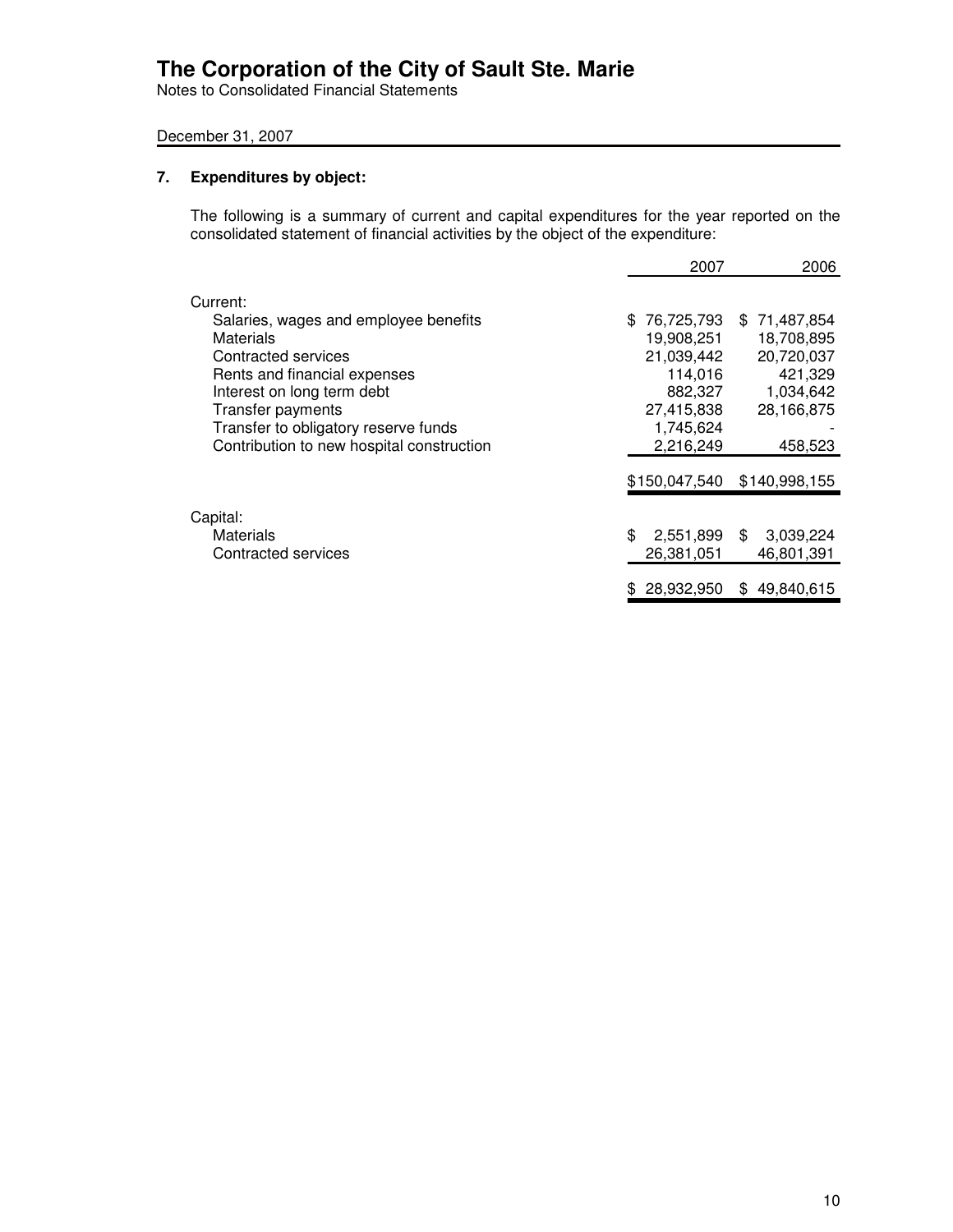Notes to Consolidated Financial Statements

### December 31, 2007

#### **8. Investment in PUC Inc.:**

PUC Inc. is a business enterprise of the City, and is accounted for on a modified equity basis.

PUC Inc. is incorporated under the laws of the Province of Ontario and provides municipal electrical distribution and other services to the residents of Sault Ste. Marie. The City owns 100% of the outstanding shares of PUC Inc. The note payable of \$15,240,000 is unsecured, bears interest at 8.5% per annum, and is payable one year after demand. The note payable of \$25,000,000 is unsecured, bears interest at rates negotiated periodically, and is payable one year after demand.

|                                                                                                                      | 2007                                                   |     | 2006                                             |
|----------------------------------------------------------------------------------------------------------------------|--------------------------------------------------------|-----|--------------------------------------------------|
| Financial position:<br><b>Current assets</b><br>Future income tax assets<br>Capital assets<br>Regulatory assets      | 29,029,832<br>486,010<br>44,260,976                    | \$. | 24,732,506<br>659,207<br>43,484,252<br>1,217,901 |
|                                                                                                                      | \$73,776,818                                           |     | \$70,093,866                                     |
| <b>Current liabilities</b><br>Employee future benefit obligations<br>Notes payable<br>Regulatory libilities          | \$<br>12,596,250<br>1,082,003<br>40,240,000<br>306,573 | \$  | 9,041,298<br>1,018,901<br>40,240,000             |
| <b>Total liabilities</b><br>Shareholder's equity                                                                     | 54,224,826<br>19,551,992                               |     | 50,300,199<br>19,793,667                         |
| Total liabilities and equity                                                                                         | \$73,776,818                                           | \$  | 70,093,866                                       |
| Results of operations:<br>Revenues<br>Expenditures<br>Provision for payment in lieu of taxes                         | \$<br>67,292,879<br>66,876,857<br>(657, 697)           |     | \$64,682,531<br>64,784,568<br>(66,597)           |
| Net income (loss) for the year                                                                                       | \$<br>$(241, 675)$ \$                                  |     | (168, 634)                                       |
| The City's investment in PUC Inc. is comprised of:<br>Common shares<br>Special shares<br>Retained earnings (deficit) | \$<br>6,098,248<br>14,620,000<br>(1, 166, 256)         | \$  | 6,098,248<br>14,620,000<br>(924, 581)            |
| Equity, end of year<br>Notes receivable                                                                              | 19,551,992<br>40,240,000                               |     | 19,793,667<br>40,240,000                         |
| Net investment in PUC Inc.                                                                                           | 59,791,992                                             | \$  | 60,033,667                                       |
|                                                                                                                      |                                                        |     |                                                  |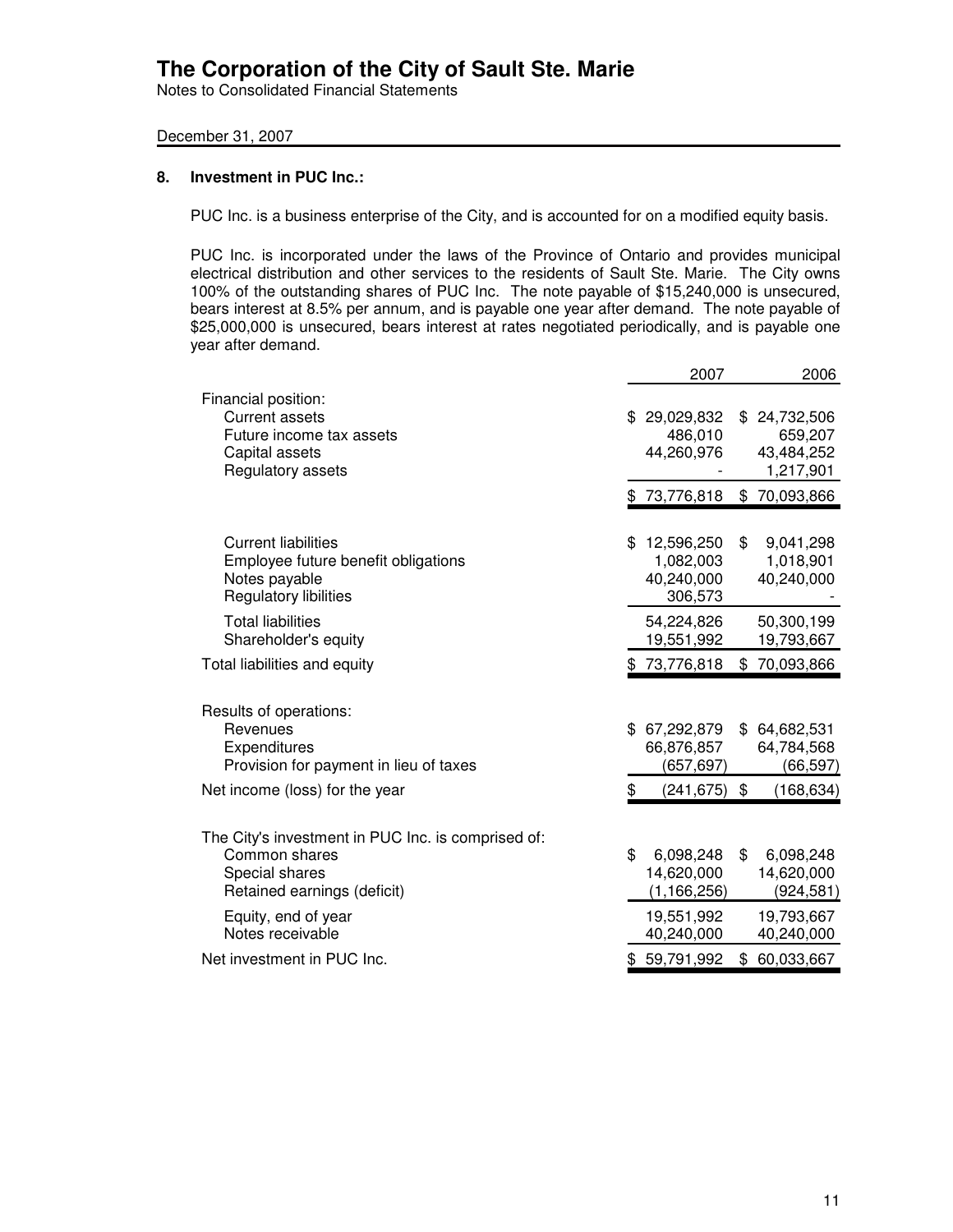Notes to Consolidated Financial Statements

#### December 31, 2007

#### **9. Pension agreements:**

The City makes contributions to the Ontario Municipal Employees Retirement Fund (OMERS), which is a multi-employer plan, on behalf of all permanent, full-time members of its staff. This plan is a defined benefit plan which specifies the amount of the retirement benefits to be received by the employees based on the length of service and rates of pay.

The amount contributed to OMERS for 2007 was \$3,925,839 (2006 - \$3,707,530).

### **10. Budget amounts:**

Under generally accepted accounting principles for local governments in Canada, budget amounts are to be reported on the consolidated statement of financial activities for comparative purposes. The 2007 budget amounts for the City, approved by Council, have been restated to conform to the basis of preparation of the revenues and expenditures on the Consolidated Schedule of Current Fund Operations.

City Council completes separate budget reviews for its operating and capital budgets each year. The approved operating budget for 2007 is reflected on the Consolidated Schedule of Current Fund Operations. For capital spending, budgets are set for individual projects and funding for these activities is determined annually and made by transfers from reserve funds and by the application of applicable grants or other funds available to apply to capital projects. During 2007 , Council approved, net transfers totalling \$6,512,154 (2006 - \$4,737,315) from reserves and reserve funds for capital projects. As many capital projects are carried out over one or more years, it is not practical to present annualized budget information on the Consolidated Schedule of Capital Fund Operations.

### **11. Operations of school boards:**

During 2007, the City collected and transferred property taxes totalling \$23,766,331 (2006 - \$23,848,775) on behalf of area school boards.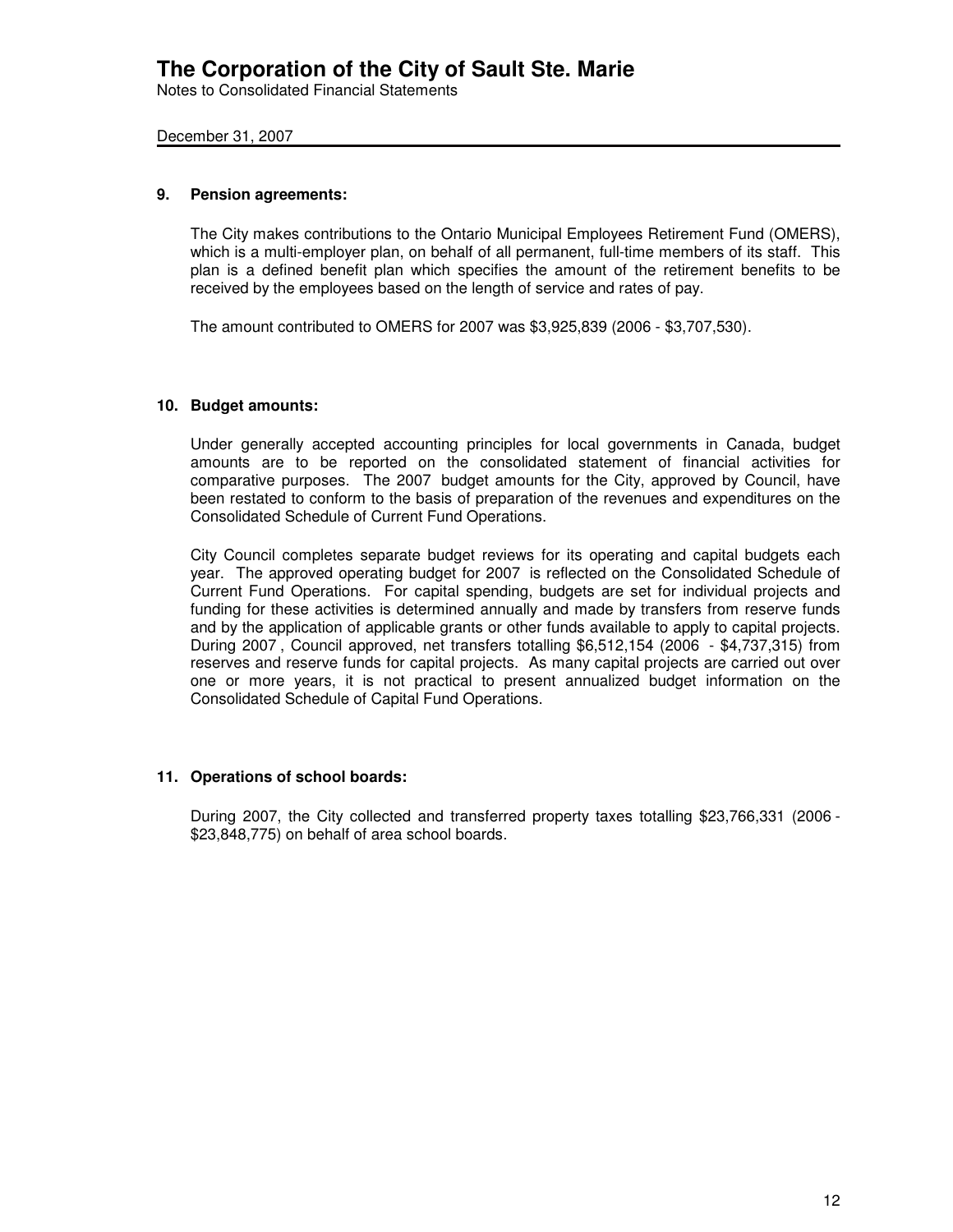Notes to Consolidated Financial Statements

### December 31, 2007

### **12. Trust funds:**

The trust funds administered by the City amounting to \$6,203,417 (2006 - \$5,883,806) are presented in a separate trust funds financial statement. As such balances are held in trust by the City for the benefit of others, they are not presented as part of the City's financial position or financial activities. At December 31, 2007, the trust fund balances are comprised of:

|                                                                                                                                              |     | 2007                                                  |     | 2006                                                 |
|----------------------------------------------------------------------------------------------------------------------------------------------|-----|-------------------------------------------------------|-----|------------------------------------------------------|
| Cemetery Care and Maintenance funds<br>Pre-need assurance<br>Transit employees pension<br><b>Historic Sites</b><br>Heritage Sault Ste. Marie | \$. | 4,045,905<br>1,453,635<br>575,145<br>10,556<br>55,413 | \$. | 3,879,036<br>1,310,747<br>558,855<br>9.129<br>53,029 |
| Ontario Home Renewal Program<br>Ontario Home Renewal Plan (Rental)                                                                           |     | 56,849<br>5.914                                       |     | 66,554<br>6,456                                      |
|                                                                                                                                              | S   | 6.203.417                                             |     | 5,883,806                                            |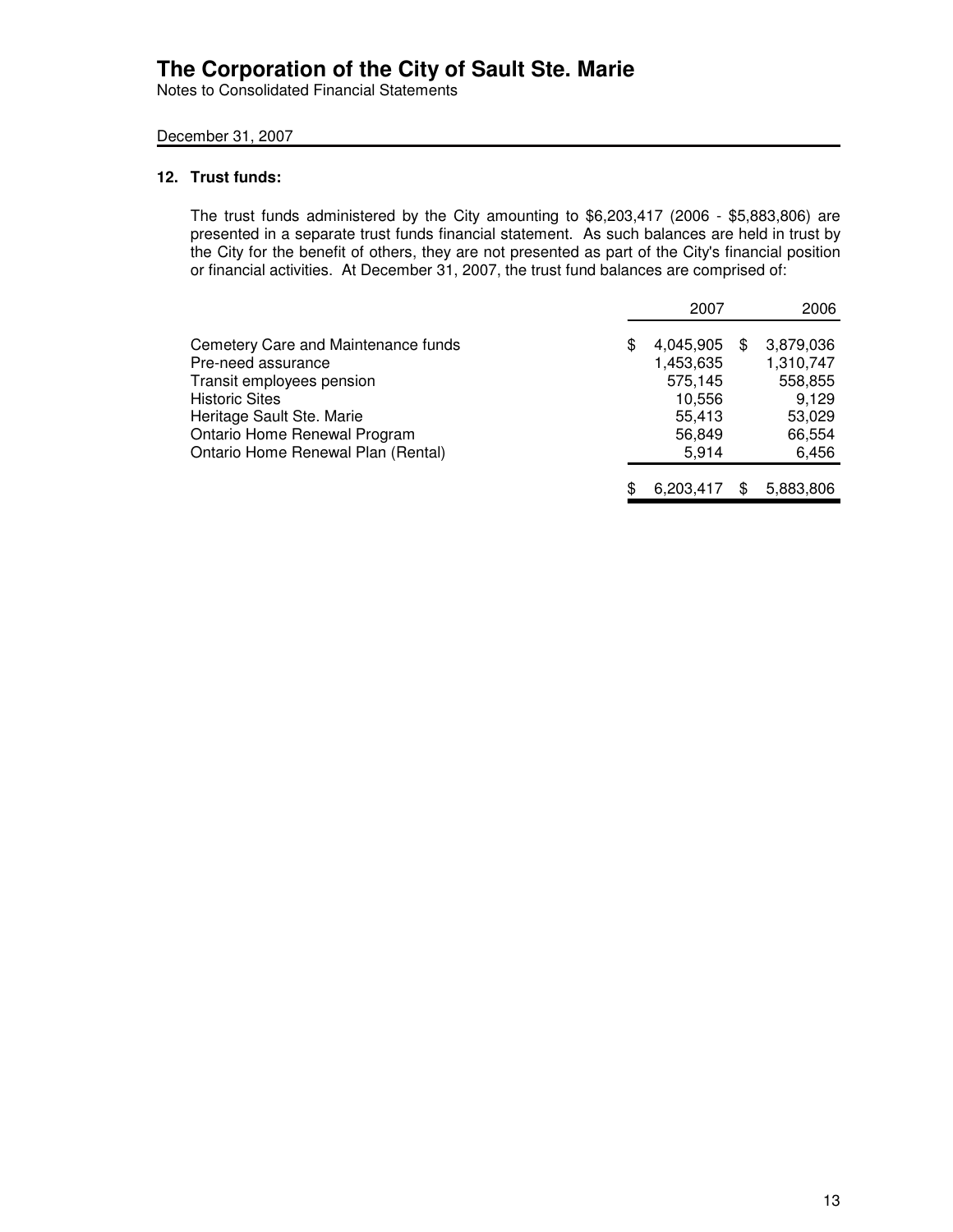Notes to Consolidated Financial Statements

December 31, 2007

#### **13. Commitments:**

The City has committed to providing total funding of \$29,500,000 for the new hospital under construction in Sault Ste. Marie of which \$2,960,328 has been contributed to date. A reserve fund has been designated to accumulate \$2,100,000 per year plus investment income. Of the annual contribution to the reserve fund, \$1,100,000 is to be levied upon the taxpayers of Sault Ste. Marie, while the other \$1,000,000 is derived from the City's share of Charity Casino revenues. Funding is expected to be advanced in 2010.

The City has entered into a ten year lease ending May 14, 2010 for premises rental at base annual amounts of \$663,652 plus additional rent designed to offset landlord costs. A sublease to a commercial sub-tenant is structured to provide sufficient funds to meet the City's obligation under the head lease.

### **14. Contingent liabilities:**

The City has been named in litigation matters, the outcome of which is not determinable and accordingly, no provision has been made for them in these financial statements. Should any loss result from these claims, such loss would be charged to operations in the year of resolution.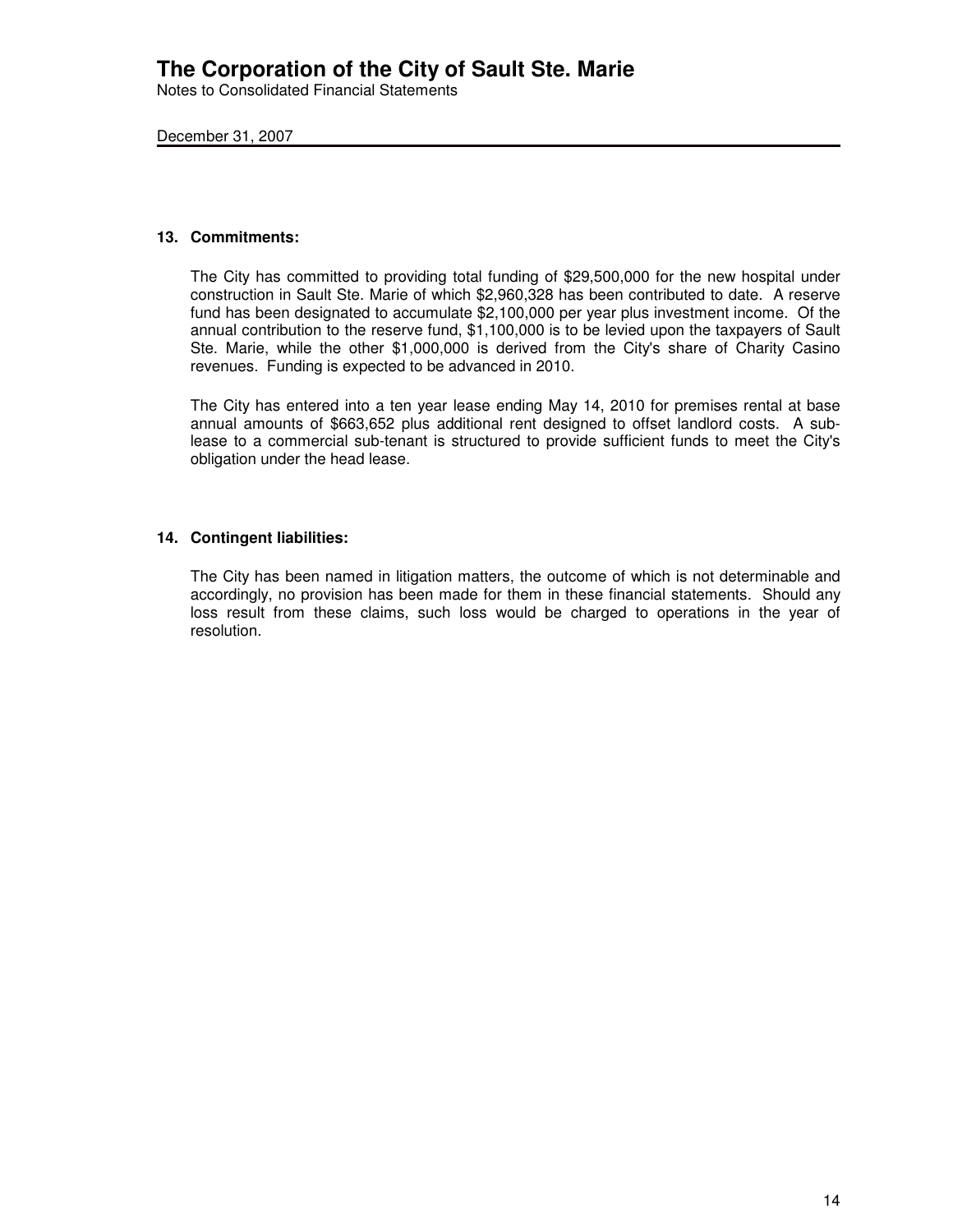Notes to Consolidated Financial Statements

#### December 31, 2007

#### **15. Future employee benefit obligation:**

Employee future benefits are liabilities of the City to its employees and early retirees for the following benefits earned but not taken as at December 31, 2007:

|                                                                                                                             | 2007                                           | 2006                                           |
|-----------------------------------------------------------------------------------------------------------------------------|------------------------------------------------|------------------------------------------------|
| Future payments required to W.S.I.B.<br>Post-employment and post-retirement benefits<br>Vacation pay<br>Sick leave benefits | 9,725,249<br>8,114,394<br>6,013,546<br>278.145 | 9,832,893<br>6.959.254<br>5,454,550<br>718,631 |
|                                                                                                                             | $$24,131,334$ $$22,965,328$                    |                                                |

(i) Post-employment and post-retirement benefits:

The City provides non-pension benefits to employees and retirees until they reach 65 years of age. The values that follow have been estimated based upon employee data available during the actuarial review which was completed as at December 31, 2007. The benefit liability continuity is as follows:

|                                                              | 2007                                 |     | 2006                               |
|--------------------------------------------------------------|--------------------------------------|-----|------------------------------------|
| Accrued benefit obligation, January 1<br>Expense<br>Payments | 6,959,254<br>1.473.493<br>(318, 353) | -SS | 6,517,131<br>755.507<br>(313, 384) |
|                                                              | 8,114,394                            |     | 6,959,254                          |

(ii) Significant assumptions:

Discount rate 5.5% (previously 5.25%) Health cost increase 5%-9%

It is estimated that a 1% increase in assumed trend rates would increase this liability by approximately \$798,819, while a 1% decrease would reduce the liability by \$709,057.

(iii) Sick leave benefits:

Sick leave benefits accrue to City employees at a rate of one and a half days per month. Unused sick days are banked and may be used in the future if sick leave is beyond yearly allocation. No cash payments are made for unused sick time upon termination or retirement.

(iv) Accrued vacation pay:

Accrued vacation pay represents the liability for vacation entitlements earned by employees but not taken as at December 31, 2007.

(v) Future payments for Worker's Safety and Insurance Board (WSIB):

Under the provisions of the Workplace Safety and Insurance Board Act, the City has elected to be treated as a Schedule 2 employer and remits payments to the WSIB as required to fund current disability payments. An actuarial estimate of future liabilities has been completed and forms the basis for the estimated liability.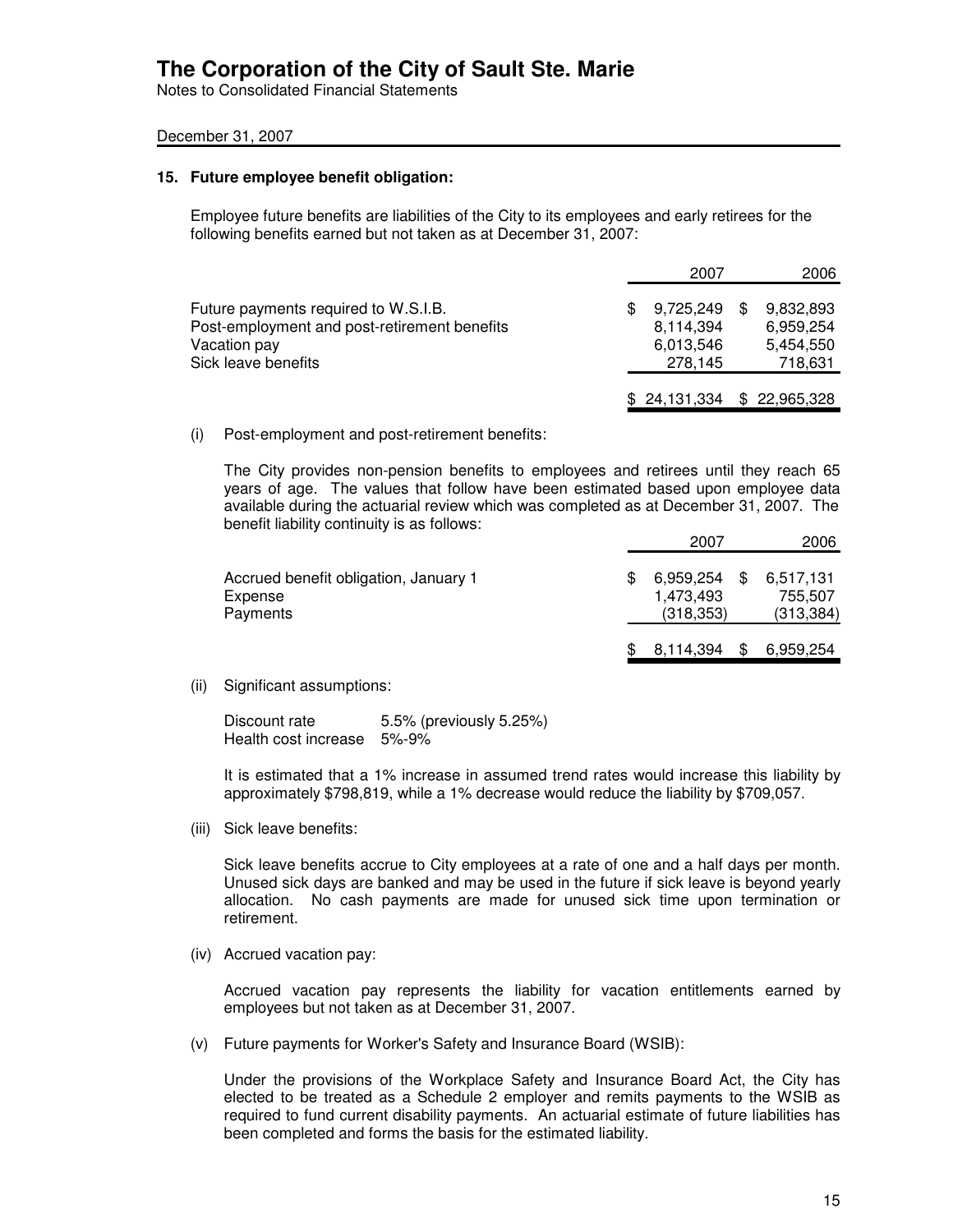Notes to Consolidated Financial Statements

December 31, 2007

#### **16. Landfill closure and post closure liability:**

The Environmental Protection Act sets out the regulatory requirements to properly close and maintain all active and inactive landfill sites. Under environmental law, there is a requirement for closure and post-closure care of solid waste landfill sites. This requirement is to be provided for over the estimated life of the landfill site based on usage.

Landfill closure and post-closure care requirements have been defined in accordance with industry standards and include final covering and landscaping of the landfill, pumping of ground water and leachates from the site, and ongoing environmental monitoring, site inspection and maintenance. The reported liability is based on estimates and assumptions with respect to events extending over a sixty year period using the best information available to management. Future events may result in significant changes to the estimated total expenditures, capacity used or total capacity and the estimated liability, and would be recognized prospectively, as a change in estimate, when applicable.

The City operates one primary landfill site, the 5th Line Landfill. The site has capacity of approximately 3,000,000 metric tons with approximately 580,000 metric tons of remaining capacity. At current average fill rates, the site has a remaining operating life of approximately 9.7 years.

It is estimated that the total net present value of the cost to close and maintain the 5th Line Landfill site is approximately \$13,630,000 (2006 - \$12,980,000). At December 31, 2007, an amount of \$10,992,629 (2006 - \$10,115,684) with respect to landfill closure and post-closure liability has been accrued and will be funded from future taxation revenues.

The City will be undertaking a full environmental assessment of the landfill site to determine future options which may extend the operating life of the landfill.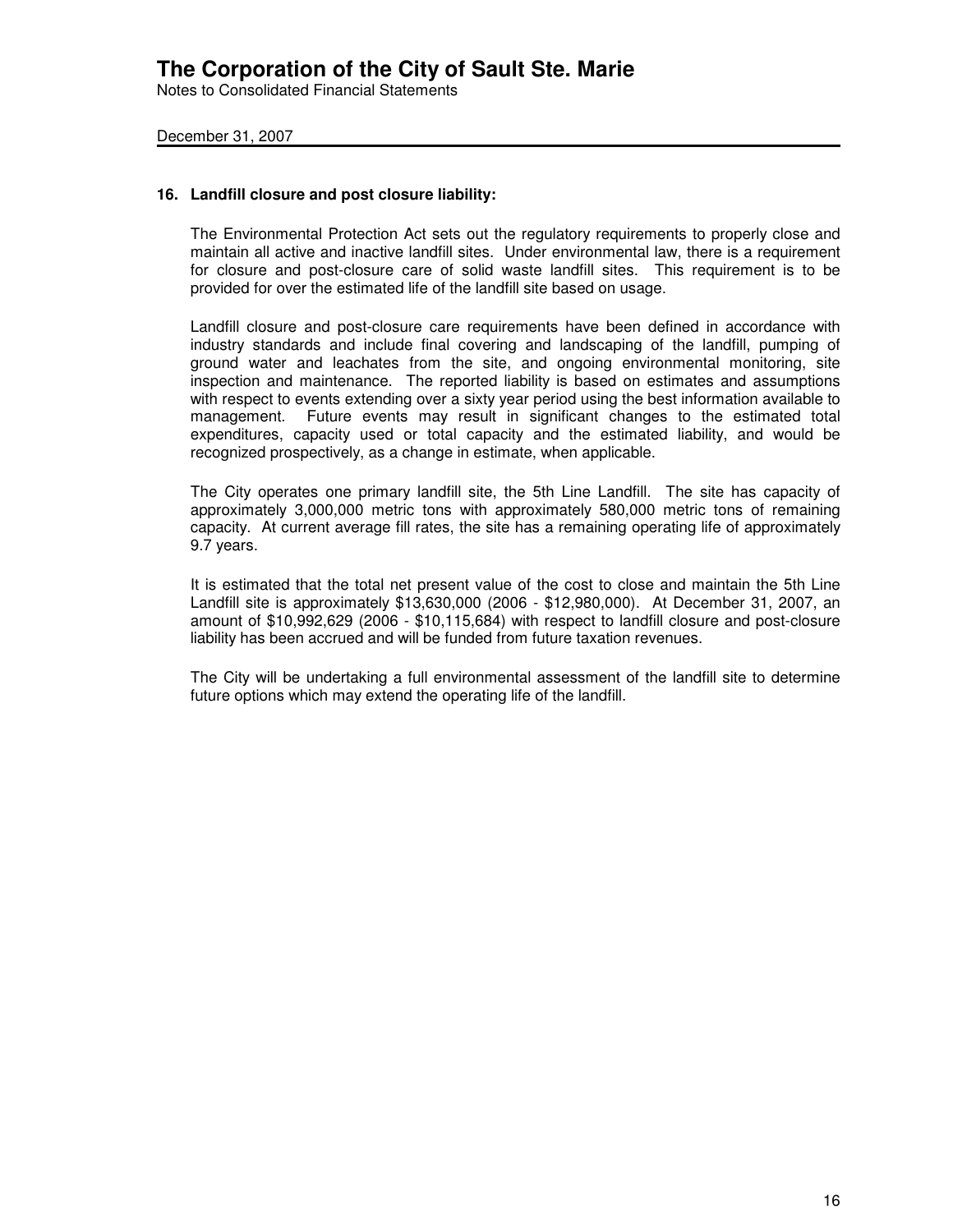Notes to Consolidated Financial Statements

December 31, 2007

#### **17. Future accounting and reporting changes:**

In September 2006, the Public Sector Accounting Board issued amendments to PS 3150, Tangible Capital Assets requiring that all entities will be required to account for tangible capital assets at historical cost and amortize the cost over the estimated useful life of the assets. The transitional provisions require the City to adopt the recommendations effective January 1, 2009. Management is currently in the process of evaluating the impact of these new standards.

Furthermore, commencing in fiscal 2007, Public Sector Accounting Guideline PSG-7 requires certain disclosures of tangible capital assets, to the extent it has the information. PSG-7 provides transitional guidance on presenting information related to tangible capital assets by way of a note to the financial statements until Section 3150 – Tangible Capital Assets comes into affect on January 1, 2009.

During 2007, the City has worked towards compliance with the new standards. As at December 31, 2007, the municipality has began inventorying all Land, Building, Infrastructure, Machinery and Equipment, and Vehicle assets. Valuation of these assets is in progress. Work has also begun on establishing policies relating to Tangible Capital Asset reporting, including asset classifications, useful life and depreciation methods.

As management is currently in the process of gathering its required information for adoption of PS 3150, the City has not gathered sufficient information on each category of major asset for disclosure under PSG-7.

### **18. Comparative figures:**

Certain 2006 comparative figures have been reclassified to conform with the financial statement presentation adopted for 2007.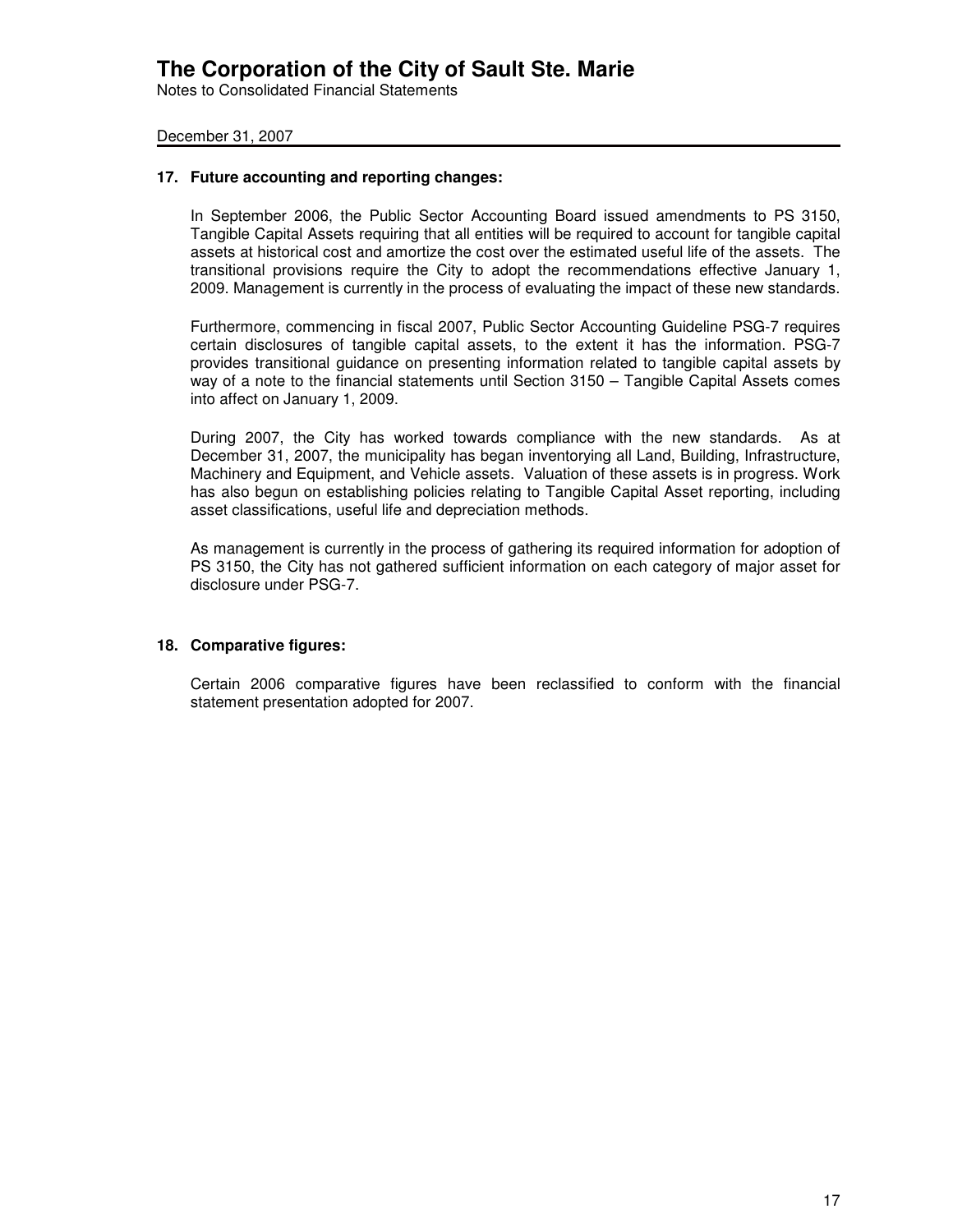Consolidated Schedule of Current Fund Operations

| Year ended December 31, 2007, with comparative figures for 2006                       | 2007                   | 2007                        | 2006                    |
|---------------------------------------------------------------------------------------|------------------------|-----------------------------|-------------------------|
|                                                                                       | <b>Budget</b>          | Actual                      | Actual                  |
|                                                                                       | (Unaudited)            |                             |                         |
| Revenue:                                                                              |                        |                             |                         |
| Property taxation                                                                     | \$80,557,662           | \$81,131,423                | \$<br>78,702,981        |
| Taxation from other governments                                                       | 4,339,965              | 4,368,265                   | 4,315,172               |
| Fees and user charges                                                                 | 46,964,196             | 47,006,228                  | 44,063,256              |
| Government grants                                                                     | 32,680,075             | 32,803,096                  | 45,964,572              |
| Investment income<br>Other                                                            | 4,105,000<br>1,297,121 | 4,593,726<br>2,061,730      | 4,743,626<br>2,950,883  |
|                                                                                       |                        |                             |                         |
|                                                                                       | 169,944,019            | 171,964,468                 | 180,740,490             |
| Expenditures:                                                                         |                        |                             |                         |
| General government                                                                    | 12,706,653             | 12,482,285                  | 14,674,291              |
| Protection services                                                                   | 31,227,216             | 32,384,235                  | 30,102,074              |
| <b>Transportation services</b>                                                        | 25,665,284             | 25,737,330                  | 25,220,983              |
| <b>Environmental services</b>                                                         | 20,418,015             | 18, 157, 299                | 13,084,349              |
| Health services                                                                       | 5,860,330              | 6,302,816                   | 6,483,649               |
| Social and family services                                                            | 32,549,974             | 31,694,311                  | 33,057,320              |
| Social housing                                                                        | 2,112,925              | 1,933,317                   | 2,122,284               |
| Recreation and cultural services                                                      | 11,296,790             | 13,137,649                  | 12,085,083              |
| Planning and development                                                              | 3,367,410              | 4,256,425                   | 3,709,599               |
| Contribution to new hospital construction                                             |                        | 2,216,249                   | 458,523                 |
|                                                                                       | 145,204,597            | 148,301,916                 | 140,998,155             |
|                                                                                       |                        |                             |                         |
| Excess of revenues over expenditures                                                  | 24,739,422             | 23,662,552                  | 39,742,335              |
|                                                                                       |                        |                             |                         |
| Financing and transfers:                                                              |                        |                             |                         |
| Debt principal repayments                                                             | 2,321,046              | 2,962,541                   | 4,702,032               |
| Change in landfill closure liablility<br>Change in future employee benefit obligation |                        | (876, 945)<br>(1, 166, 007) | 1,593,738<br>(511, 268) |
| Transfers to capital fund operations                                                  | 16,161,961             | 15,937,568                  | 19,096,609              |
| Transfers to reserves and reserve funds                                               | 8,106,266              | 6,150,596                   | 13,415,346              |
|                                                                                       |                        |                             |                         |
|                                                                                       | 26,589,273             | 23,007,753                  | 38,296,457              |
| Change in fund balance for the year                                                   | (1,849,851)            | 654,799                     | 1,445,878               |
| Current fund, beginning of the year                                                   | 3,413,424              | 3,413,424                   | 1,967,546               |
| Current fund, end of the year                                                         | \$<br>1,563,573        | \$<br>4,068,223             | \$<br>3,413,424         |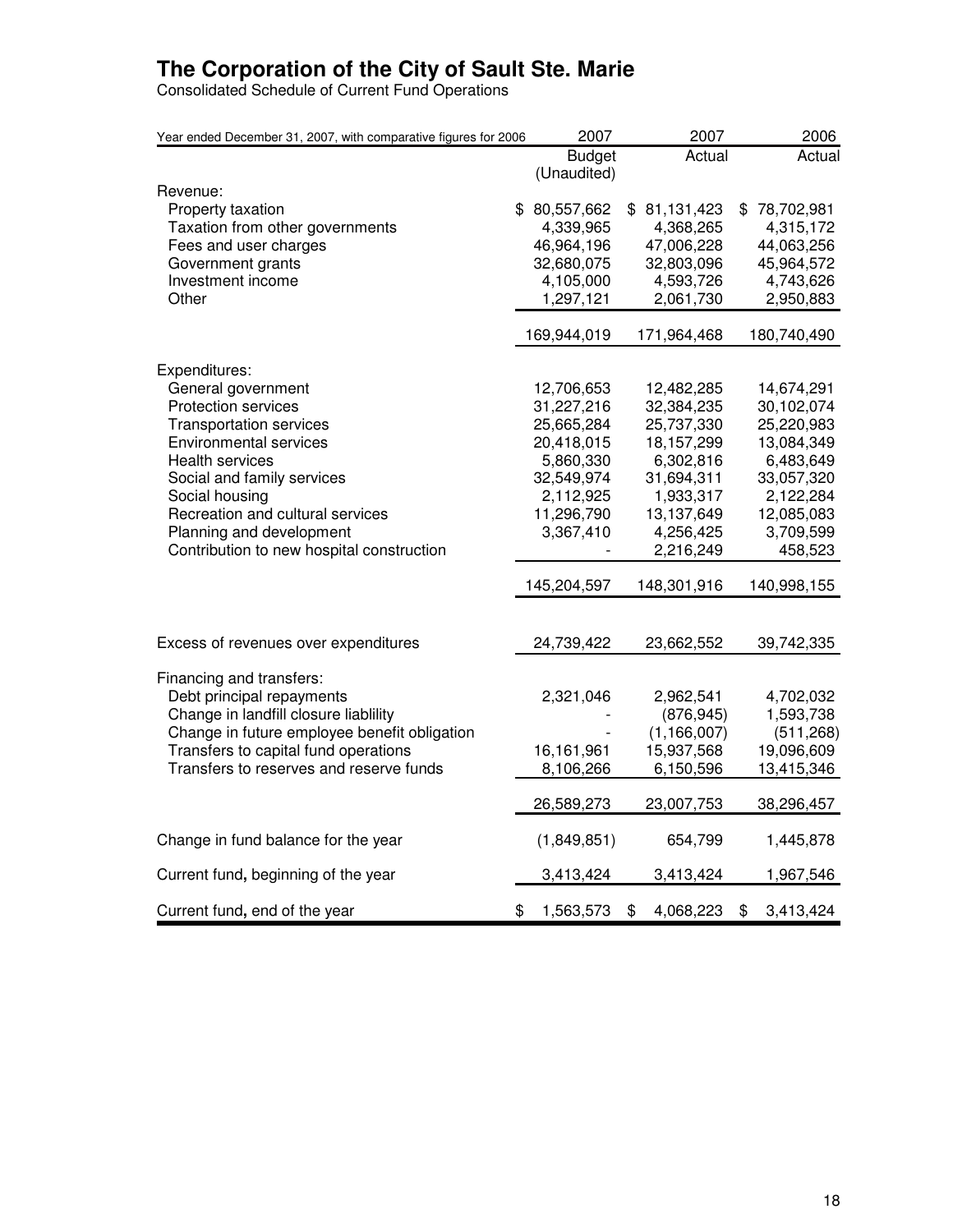Consolidated Schedule of Capital Fund Operations

| Year ended December 31, 2007 with comparative figures for 2006                                                                                                                                                                                               | 2007                                                                                                           | 2006                                                                                                           |
|--------------------------------------------------------------------------------------------------------------------------------------------------------------------------------------------------------------------------------------------------------------|----------------------------------------------------------------------------------------------------------------|----------------------------------------------------------------------------------------------------------------|
| Revenues:<br>Government grants<br>Obligatory reserve fund revenue recognized<br>Other<br>Deferred user charges recognized                                                                                                                                    | \$<br>7,628,885<br>1,209,436<br>801,431<br>17,282                                                              | \$15,837,183<br>1,545,889<br>827,635<br>19,901                                                                 |
| Expenditures:<br>General government<br><b>Protection services</b><br><b>Transportation services</b><br><b>Environmental services</b><br><b>Health services</b><br>Social and family services<br>Recreation and cultural services<br>Planning and development | 9,657,034<br>1,216,206<br>3,923,685<br>13,881,312<br>7,085,885<br>649,141<br>12,150<br>2,164,571<br>28,932,950 | 18,230,608<br>853,042<br>126,910<br>17,328,151<br>14,775,316<br>502,116<br>16,026,247<br>228,833<br>49,840,615 |
| Excess of expenditures over revenues                                                                                                                                                                                                                         | (19, 275, 916)                                                                                                 | (31,610,007)                                                                                                   |
| Financing and transfers:<br>New debt issued<br>Transfers from current fund operations<br>Transfers from reserves and reserve funds                                                                                                                           | 11,130,240<br>15,937,568<br>6,512,154<br>33,579,962                                                            | 19,096,609<br>4,737,315<br>23,833,924                                                                          |
| Change in fund balance for the year                                                                                                                                                                                                                          | 14,304,046                                                                                                     | (7,776,083)                                                                                                    |
| Capital fund, beginning of the year                                                                                                                                                                                                                          | (14,874,878)                                                                                                   | (7,098,795)                                                                                                    |
| Capital fund, end of the year                                                                                                                                                                                                                                | \$                                                                                                             | $(570,832)$ \$ $(14,874,878)$                                                                                  |